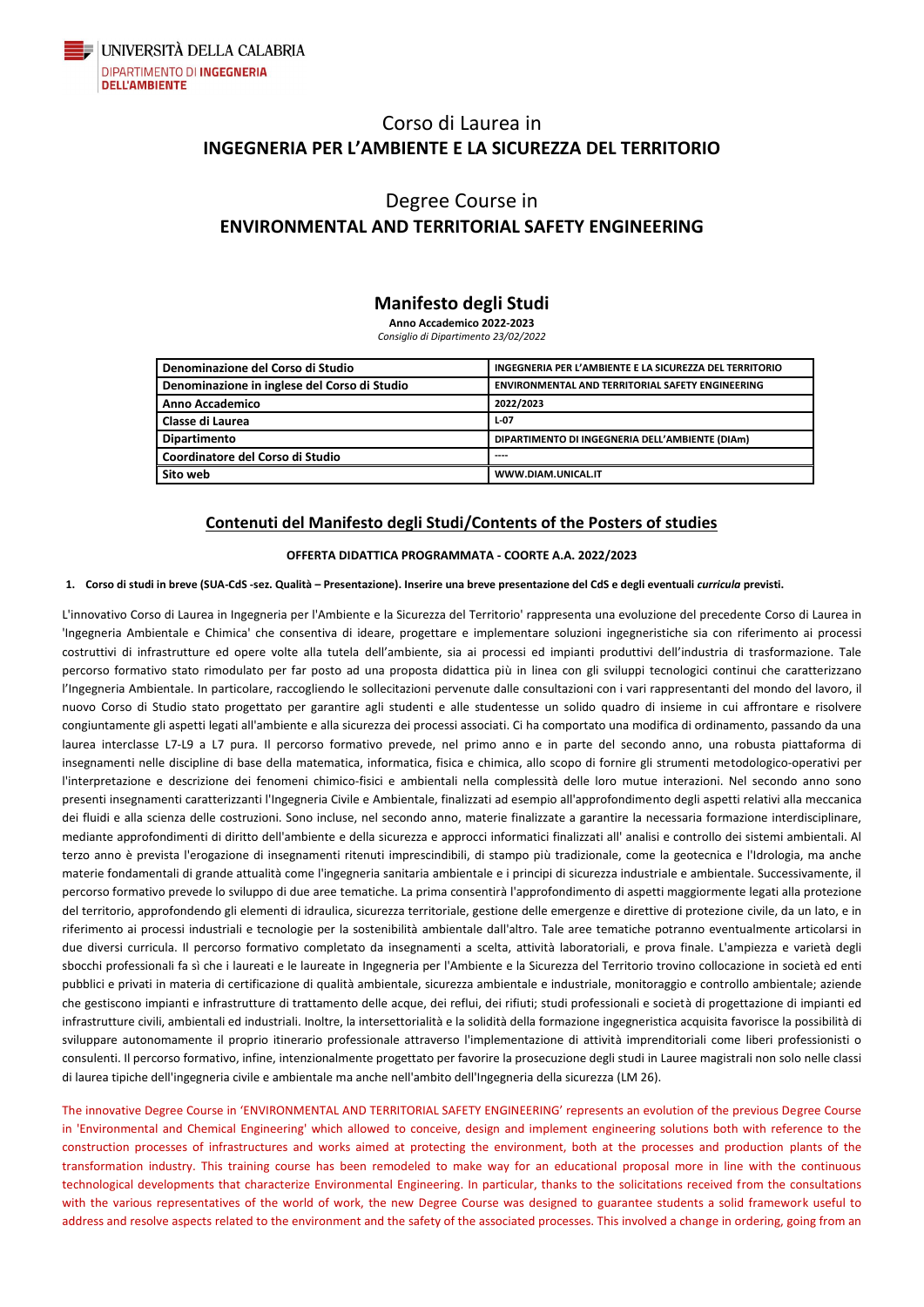

#### UNIVERSITÀ DELLA CALABRIA DIPARTIMENTO DI INGEGNERIA **DELL'AMBIENTE**

interclass L7-L9 degree to a pure L7. The training course provides, in the first year and part of the second year, a robust teaching platform in the basic disciplines of mathematics, computer science, physics and chemistry, in order to provide the methodological-operational tools for the interpretation and description of chemical-physical and environmental phenomena in the complexity of their mutual interactions. In the second year there are courses characterizing Civil and Environmental Engineering, aimed for example at the in-depth study of aspects relating to fluid mechanics and construction science. Therefore, in the second year, subjects aimed at guaranteeing the necessary interdisciplinary training are included, through indepth study of environmental and safety law and its approaches aimed at the analysis and control of environmental systems. In the third year, the provision of courses considered essential, such as geotechnics and hydrology, but also fundamental subjects of great relevance such as environmental health engineering and the principles of industrial and environmental safety, is expected. Subsequently, the training course provides for the development of two thematic areas. The first will allow the in-depth study of aspects more related to the protection of the territory, deepening the elements of hydraulics, territorial safety, emergency management and civil protection directives, on one side, and with reference to industrial processes and technologies for environmental sustainability on the other. These thematic areas could possibly be divided into two different curricula. The training course is completed by elective courses, laboratory activities, and final exam. The breadth and variety of professional opportunities means that graduates in Engineering for the Environment and Safety of the Territory can find a job in companies and public and private bodies in the field of environmental quality certification, environmental and industrial safety, monitoring and environmental control; companies that manage water, sewage and waste treatment plants and infrastructures; professional offices and design companies for civil, environmental and industrial systems and infrastructures. Furthermore, the intersectoriality and solidity of the engineering training acquired favors the possibility of autonomously developing one's own professional itinerary through the implementation of entrepreneurial activities as freelancers or consultants. Finally, the training course intentionally designed to favor the continuation of studies in Master's degrees not only in the typical degree classes of civil and environmental engineering but also in the field of safety engineering (LM 26).

- **ANNO SEM. N. INSEGNAMENTO CFU SSD TAF L-7** I 1 1 ALGEBRA LINEARE E GEOMETRIA LINEAR ALGEBRA AND GEOMETRY 6 MAT/03 B1 2 ANALISI MATEMATICA **MATHEMATICAL ANALYSIS** 9 MAT/05 B1 3 CHIMICA CHEMISTRY 9 CHIM/07 | B2 LABORATORIO DI STRUMENTI PER LA PROGETTAZIONE LABORATORY OF PLANNING TOOLS 3 A INGLESE B1 ENGLISH B1 3 A 2 4 FONDAMENTI DI INFORMATICA FUNDAMENTALS OF COMPUTER SCIENCE 6 INF/01 B1 5 FISICA (in moduli) PHYSICS (2 module 12 FIS/01 B2 FISICA 1 PHYSICS 1 FISICA 2 PHYSICS 2 6 SCIENZA E TECNOLOGIA DEI MATERIALI MATERIALS SCIENCE AND TECHNOLOG 6 ING-IND/22 AI PIANIFICAZIONE SOTENIBILE PER L'AMBIENTE E IL TERRITORIO SUSTAINABLE TERRITORIAL AND ENVIRONMENT PLANNING 6 ICAR/20 A II | 1 7 METODI MATEMATICI PER L'INGEGNERIA MATHEMATICAL METHODS FOR ENGINEERING 9 MAT/07 B1 8 MECCANICA RAZIONALE RATIONAL MECHANICS 6 MAT/07 B1 9 ECONOMIA ED ESTIMO AMBIENTALE ECONOMY AND ENVIRONMENTAL APPRAISA 6 ICAR/22 AI 10 FONDAMENTI DI DIRITTO DELL'AMBIENTE E DELLA SICUREZZA FOUNDATIONS OF ENVIROMENTAL AND SAFETY LAW 6 IUS/09 AI 2 | 11 | FISICA TECNICA AMBIENTALE (Didattica Innovativa) ENVIRONMENTAL APPLIED PHYSICS (Aligned Teaching) 9  $ING-IND/11$   $\qquad$  C3 12 | SCIENZA DELLE COSTRUZIONI STRENGHT OF MATERIALS 9 ICAR/08 C1 13 MECCANICA DEI FLUIDI 9 ICAR/01 C2 **IND. PROTEZIONE DEL TERRITORIO IND. PROTEZIONE DEL TERRITORIO**
- 2. Piano di studio ufficiale per studenti e studentesse impegnati a tempo pieno. L'elenco delle attività formative offerte segue lo schema Official study plan for full-time students. The list of training activities offered follows the scheme:

|                |               |    | <b>FLUID MECHANICS</b>                                          |    | ∸ש שיי     |                |
|----------------|---------------|----|-----------------------------------------------------------------|----|------------|----------------|
| $\mathbf{III}$ | $\mathbf{1}$  | 14 | <b>IDROLOGIA</b>                                                | 9  | ICAR/02    | C <sub>3</sub> |
|                |               |    | <b>HYDROLOGY</b>                                                |    |            |                |
|                |               | 15 | PRINCIPI DI SICUREZZA INDUSTRIALE E AMBIENTALE                  | 9  | ING-IND/27 | C <sub>2</sub> |
|                |               |    | INDUSTRIAL AND ENVIROMENTAL SAFETY                              |    |            |                |
|                |               | 16 | <b>GEOTECNICA</b>                                               | 9  | ICAR/07    | C1             |
|                |               |    | <b>GEOTECHNICAL ENGINEERING</b>                                 |    |            |                |
|                |               | 17 | COMPLEMENTI DI IDRAULICA E SICUREZZA TERRITORIALE               | 9  | ICAR/02    | C <sub>3</sub> |
|                |               |    | COMPLEMENTS OF HYDRAULICS AND TERRITORIAL SAFETY                |    |            |                |
|                |               | 17 | FONDAMENTI DEI PROCESSI INDUSTRIALI                             | 9  | ING-IND/27 | C <sub>2</sub> |
|                |               |    | <b>FUNDAMENTALS OF INDUSTRIAL PROCESSES</b>                     |    |            |                |
|                | $\mathcal{P}$ | 18 | INGEGNERIA SANITARIA AMBIENTALE                                 | 9  |            | C <sub>2</sub> |
|                |               |    | ENVIRONMENTAL SANITARY ENGINEERING                              |    | ICAR/03    |                |
|                |               | 19 | <b>GESTIONE DELL'EMERGENZA E DIRETTIVE DI PROTEZIONE CIVILE</b> | 6  |            | C <sub>3</sub> |
|                |               |    | <b>EMERGENCY MANAGEMENT AND CIVIL PROTECTION GUIDELINES</b>     |    | ICAR/02    |                |
|                |               | 19 | TECNOLOGIE PER LA SOSTENIBILITA' AMBIENTALE                     | 6  |            |                |
|                |               |    | TECHNOLOGIES FOR ENVIRONMENTAL SUSTAINABILITY                   |    | CHIM/07    | <b>B2</b>      |
|                |               |    | N° 2 INSEGNAMENTI A SCELTA DA "TABELLA A" O "TABELLA B"         | 12 |            |                |
|                |               |    | N° 2 ELECTIVE COURSES CHOSEN FROM "TABLE A" OR "TABLE B"        |    |            | S              |
|                |               |    | <b>PROVA FINALE</b>                                             | 3  |            | PF             |
|                |               |    | <b>FINAL TEST</b>                                               |    |            |                |
|                |               |    |                                                                 |    |            |                |
|                |               |    |                                                                 |    |            |                |
|                |               |    |                                                                 |    |            |                |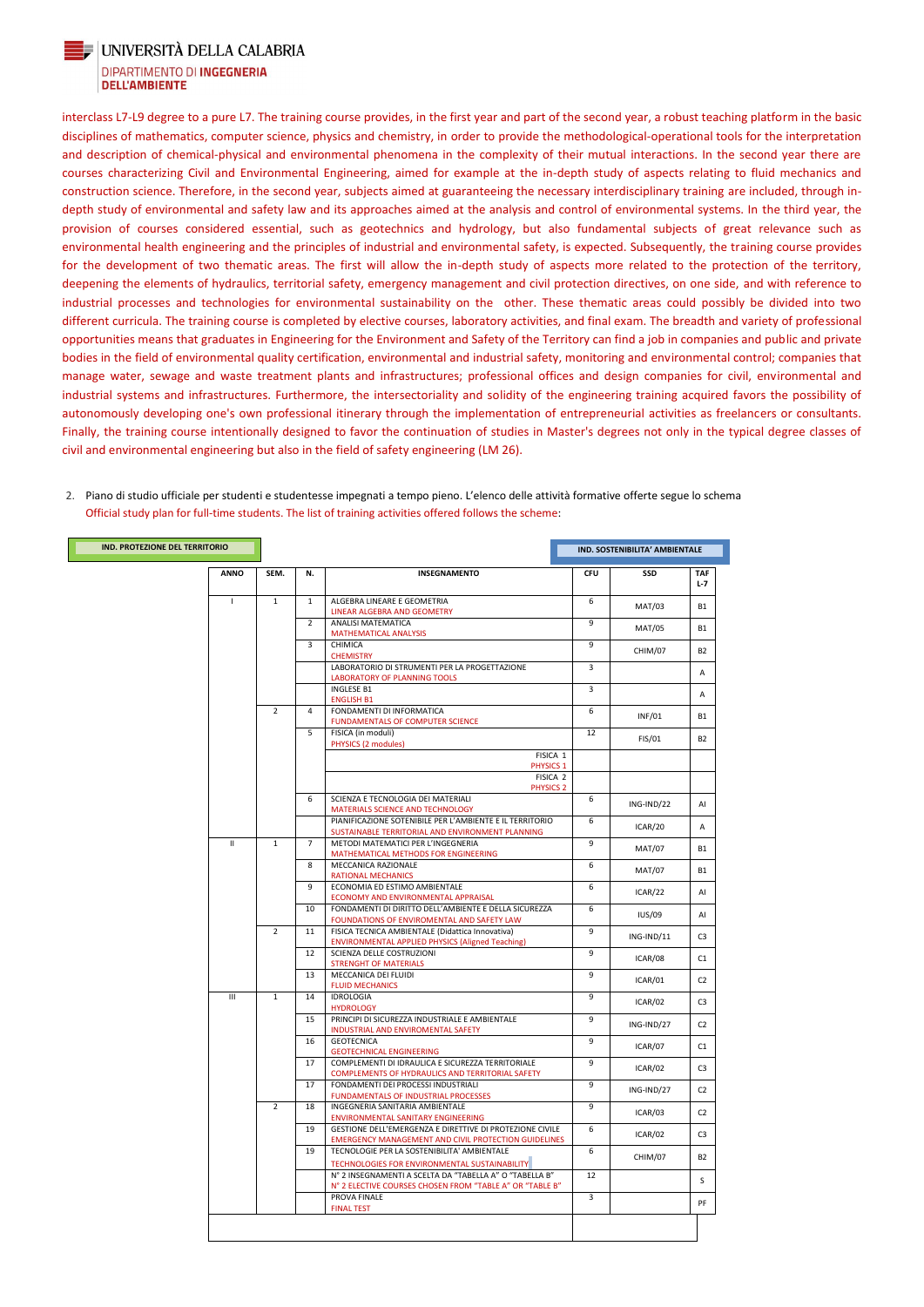

**JUNIVERSITÀ DELLA CALABRIA DIPARTIMENTO DI INGEGNERIA** 

**DELL'AMBIENTE** 

| <b>TABELLA A</b> |      |                                                                                                                     |            |               |            |
|------------------|------|---------------------------------------------------------------------------------------------------------------------|------------|---------------|------------|
| <b>ANNO</b>      | SEM. | <b>INSEGNAMENTO</b>                                                                                                 | <b>CFU</b> | <b>SSD</b>    | <b>TAF</b> |
| III              |      | PROTEZIONE E SICUREZZA DEL TERRITORIO E DEL COSTRUITO<br>PROTECTION AND SECURITY OF THE TERRITORY AND THE BUILDINGS | 6          | ICAR/08       | S          |
|                  |      | TELERILEVAMENTO TERRESTRE E AEREO UAV<br>SATELLITE REMOTE SENSING                                                   | 6          | GEO/11        | S.         |
|                  |      | PRINCIPI DI GEOLOGIA APPLICATA (MUTUATO)                                                                            | 6          | GEO/02        | S          |
| <b>TABELLA B</b> |      |                                                                                                                     |            |               |            |
| <b>ANNO</b>      | SEM. | <b>INSEGNAMENTO</b>                                                                                                 | <b>CFU</b> | <b>SSD</b>    | <b>TAF</b> |
| III              |      | PROCESSI E TECNICHE LOW CARBON<br>LOW CARBON PROCESSES AND TECHNOLOGIES                                             | 6          | ING-IND/27    | S          |
|                  |      | MITIGAZIONE DEL RISCHIO ECOLOGICO<br><b>ECOLOGICAL RISK MITIGATION</b>                                              | 6          | <b>BIO/07</b> | S.         |
|                  |      | SICUREZZA E PREVENZIONE ANTINCENDIO<br><b>FIRE SAFETY AND PREVENTION</b><br>(COTUTELA CON MONDO ESTERNO)            | 6          |               | S          |

#### **LEGENDA /LEGEND**

B1= BASE (AMBITO MATEMATICA, INFORMATICA E STATISTICA)/BASIC (MATHEMATICS, COMPUTER SCIENCE AND STATISTIC AREA)

B2= BASE (AMBITO FISICA E CHIMICA)/BASIC (PHYSICAL AND CHEMICAL AREA)

C1= CARATTERIZZANTE (INGEGNERIA CIVILE)/CHARACTERIZING (CIVIL ENGINEERING)

C2= CARATTERIZZANTE (INGEGNERIA AMBIENTALE E DEL TERRITORIO)/ CHARACTERIZING (ENVIRONMENTAL AND TERRITORY ENGINEERING) C3=CARATTERIZZANTE (INGEGNERIA DELLA SICUREZZA E PROTEZIONE CIVILE, AMBIENTALE E DEL TERRITORIO)/CHARACTERIZING (SECURITY ENGINEERING, CIVIL, ENVIRONMENTAL AND TERRITORY PROTECTION)

AI= ATTIVITA' FORMATIVE AFFINI O INTEGRATIVE/RELATED OR SUPPLEMENTARY TRAINING ACTIVITIES<br>A= ALTRE ATTIVITA' FORMATIVE (ALTRE ATTIVITA' UTILI PER L'INSERIMENTO NEL MONDO DEL LAVORO)/OTHER TRAINING ACTIVITIES (OTHER USEFUL

S= SCELTA DELLO STUDENTE/ELECTIVE COURSES CHOSEN BY THE STUDENT PF= PROVA FINALE/FINAL TEST

#### 3. Declaratorie delle singole attività formative – RIPORTATE IN ALLEGATO

| Attività formativa                                                                 | ALGEBRA LINEARE E GEOMETRIA/ LINEAR ALGEBRA AND GEOMETRY                                                                                                                                                                                                                                                                                                                                                                                                                                                                                                                                                                                                                                                                                                                                                                                                                                                                                                                                                                                                                                        |
|------------------------------------------------------------------------------------|-------------------------------------------------------------------------------------------------------------------------------------------------------------------------------------------------------------------------------------------------------------------------------------------------------------------------------------------------------------------------------------------------------------------------------------------------------------------------------------------------------------------------------------------------------------------------------------------------------------------------------------------------------------------------------------------------------------------------------------------------------------------------------------------------------------------------------------------------------------------------------------------------------------------------------------------------------------------------------------------------------------------------------------------------------------------------------------------------|
| <b>SSD</b>                                                                         | MAT/03                                                                                                                                                                                                                                                                                                                                                                                                                                                                                                                                                                                                                                                                                                                                                                                                                                                                                                                                                                                                                                                                                          |
| <b>CFU</b>                                                                         |                                                                                                                                                                                                                                                                                                                                                                                                                                                                                                                                                                                                                                                                                                                                                                                                                                                                                                                                                                                                                                                                                                 |
| <b>Obiettivi formativi</b><br>(in termini di risultati di<br>apprendimento attesi) | Il corso mira a sviluppare conoscenza e capacità di comprensione dei concetti di base dell'algebra lineare e della geometria analitica, delle trasformazioni lineari tra spazi<br>vettoriali e delle matrici rappresentative. Capacità di risoluzione di sistemi di equazioni lineari e di impostazione di un sistema per la risoluzione di problemi, nonché di<br>interpretazione geometrica adeguata. Capacità di scelta di opportune basi per "ottimizzare" matrici rappresentative di operatori. Sviluppare capacità di comunicazione di<br>problemi matematici e delle loro soluzioni. Sviluppare capacità di apprendimento necessarie per intraprendere studi successivi con un buon grado di autonomia.<br>This course aims to develop knowledge and comprehension ability of differential and integral calculus for real function of a real variable. Ability to apply this knowledge<br>and abilities to discuss and solve mathematical problems. It is also an important aim, to develop the ability to apprehend new concepts to undertake successive study in<br>complete autonomy. |
| Propedeuticità/prerequisiti                                                        | NESSUNA/Conoscenza della matematica di base presente nei programmi delle scuole medie superiori - NONE/Knowlwdge of basic mathematics studied in high school<br>programs                                                                                                                                                                                                                                                                                                                                                                                                                                                                                                                                                                                                                                                                                                                                                                                                                                                                                                                        |

Le lezioni saranno svolte in modo da stimolare l'interesse e la sensibilità degli studenti verso la chimica, anche con esempi di applicazioni reali che mettono in risalto le peculiarità e l'uso potenziale della chimica di base inorganica ed organica. Questo accelererà il processo di apprendimento e aumenterà il senso critico degli studenti. Specific skills:

| Attività formativa                                                                 | ANALISI MATEMATICA / MATHEMATICAL ANALYSIS                                                                                                                                                                                                                                                                                                                                                                                                                                                                                                                                                                                                                                                                                                                                                                                                                                                                                                                                   |
|------------------------------------------------------------------------------------|------------------------------------------------------------------------------------------------------------------------------------------------------------------------------------------------------------------------------------------------------------------------------------------------------------------------------------------------------------------------------------------------------------------------------------------------------------------------------------------------------------------------------------------------------------------------------------------------------------------------------------------------------------------------------------------------------------------------------------------------------------------------------------------------------------------------------------------------------------------------------------------------------------------------------------------------------------------------------|
| <b>SSD</b>                                                                         | MAT/05                                                                                                                                                                                                                                                                                                                                                                                                                                                                                                                                                                                                                                                                                                                                                                                                                                                                                                                                                                       |
| <b>CFU</b>                                                                         |                                                                                                                                                                                                                                                                                                                                                                                                                                                                                                                                                                                                                                                                                                                                                                                                                                                                                                                                                                              |
| <b>Obiettivi formativi</b><br>(in termini di risultati di<br>apprendimento attesi) | Il corso mira a sviluppare conoscenza e capacità di comprensione dei concetti del calcolo differenziale ed integrale per le funzioni reali di una variabile reale. Sviluppare<br>la capacità di applicazione di tali conoscenze e la capacità di comprensione delle stesse sia per sostenere argomentazioni che per risolvere problemi tipici dell'Analisi<br>Matematica di base. Sviluppare capacità di comunicazione di problemi matematici e delle loro soluzioni. Sviluppare capacità di apprendimento necessarie per<br>intraprendere studi successivi con un buon grado di autonomia.<br>This course aims to develop knowledge and comprehension ability of differential and integral calculus for real function of a real variable. Ability to apply this knowledge<br>and abilities to discuss and solve mathematical problems. It is also an important aim, to develop the ability to apprehend new concepts to undertake successive study in<br>complete autonomy. |
| Propedeuticità/prerequisiti                                                        | NESSUNA/Conoscenza della matematica di base presente nei programmi delle scuole medie superiori - NONE/Knowlwdge of basic mathematics studied in high school<br>programs                                                                                                                                                                                                                                                                                                                                                                                                                                                                                                                                                                                                                                                                                                                                                                                                     |

| Attività formativa                                                          | <b>CHIMICA/ CHEMISTRY</b>                                                                                                                                                                                                                                                                                                                                                                                                                                                                                                                                                                                                                                                                                                                                                                                                                                                                                                                                                                                                                                                                                                                                                                                                |
|-----------------------------------------------------------------------------|--------------------------------------------------------------------------------------------------------------------------------------------------------------------------------------------------------------------------------------------------------------------------------------------------------------------------------------------------------------------------------------------------------------------------------------------------------------------------------------------------------------------------------------------------------------------------------------------------------------------------------------------------------------------------------------------------------------------------------------------------------------------------------------------------------------------------------------------------------------------------------------------------------------------------------------------------------------------------------------------------------------------------------------------------------------------------------------------------------------------------------------------------------------------------------------------------------------------------|
| <b>SSD</b>                                                                  | CHIM/07                                                                                                                                                                                                                                                                                                                                                                                                                                                                                                                                                                                                                                                                                                                                                                                                                                                                                                                                                                                                                                                                                                                                                                                                                  |
| <b>CFU</b>                                                                  |                                                                                                                                                                                                                                                                                                                                                                                                                                                                                                                                                                                                                                                                                                                                                                                                                                                                                                                                                                                                                                                                                                                                                                                                                          |
| Obiettivi formativi<br>(in termini di risultati di<br>apprendimento attesi) | Competenze specifiche:<br>1) Fornire agli studenti del CdL in Ingegneria per la Sostenibilità e Sicurezza Ambientale conoscenze della chimica di base e capacità di comprensione degli aspetti atomici<br>e molecolari della materia e dei fenomeni e delle leggi che regolano le trasformazioni delle sostanze chimiche nei loro vari stati di aggregazione, per affrontare il<br>successivo studio di processi di interesse ambientale.<br>2) Fornire conoscenze di base della chimica ambientale e della chimica organica e capacità di comprensione delle trasformazioni di composti inorganici e organici<br>nell'ambiente come strumento essenziale per affrontare il successivo studio di processi di interesse ambientale.<br>3) Lo studente dovrà essere in grado di applicare le conoscenze e le capacità di comprensione acquisite per la risoluzione di problemi di tipo chimico.<br>Competenze trasversali:<br>4) Lo studente dovrà essere sufficientemente autonomo nella capacità di raccogliere e interpretare dati ritenuti utili a determinare giudizi autonomi per la risoluzione di<br>problemi semplici sui temi della chimica di base anche di interesse nella sicurezza industriale e ambientale. |

| [5] Lo studente dovrà dimostrare di aver sviluppato le competenze e le capacità necessarie per colloquiare sui temi della chimica di base inorganica ed organica anche di |
|---------------------------------------------------------------------------------------------------------------------------------------------------------------------------|
| interesse nella sicurezza industriale e ambientale con linguaggio scientifico.                                                                                            |

6) Le competenze acquisite permetteranno allo studente, nel proseguimento degli studi successivi, di essere in grado di affrontare lo studio di processi che richiedono la conoscenza di aspetti chimici e di processi di interesse della sicurezza industriale e ambientale con sufficiente grado di autonomia. Lo studente avrà anche acquisito una competenza di base sulle trasformazioni della materia in genere.

1) Provide students of Engineering for Environmental Sustainability and Safety with basic knowledge of general chemistry and ability to understand the atomic and molecular aspects of the matter and the phenomena and laws governing the transformations of chemical substances in their various states of aggregation, to deal with the subsequent study of processes of processes of environmental interest.

2) Provide basic knowledge of environmental and organic chemistry and ability to understand the transformations of inorganic and organic compounds in the environment as an essential tool for addressing the subsequent study of processes of environmental interest.

3) The students must be able to apply the acquired knowledge and understanding skills to describe and solve chemical problems.

#### Transversal skills:

4) The students must be sufficiently independent in the ability to collect and interpret experimental data so that they can become able to determine independent evaluations for resolving simple problems on issues of basic chemistry, also of environmental interest.

5) The students must be able to communicate information and ideas on the topics of basic inorganic and organic chemistry also of environmental interest with scientific language.

6) The skills acquired will allow the student, in the continuation of subsequent studies, to be able to deal with the study of processes that require knowledge of chemical aspects and processes of interest to industrial and environmental safety with a sufficient degree of autonomy. The students will also have acquired a basic competence on transformations of matter in general.

The lectures will be carried out by stimulating the interest and sensitivity of the students towards chemistry, also using real application examples that highlight the special features and potential use. This will speed up the learning process and increase the critical sense of the students.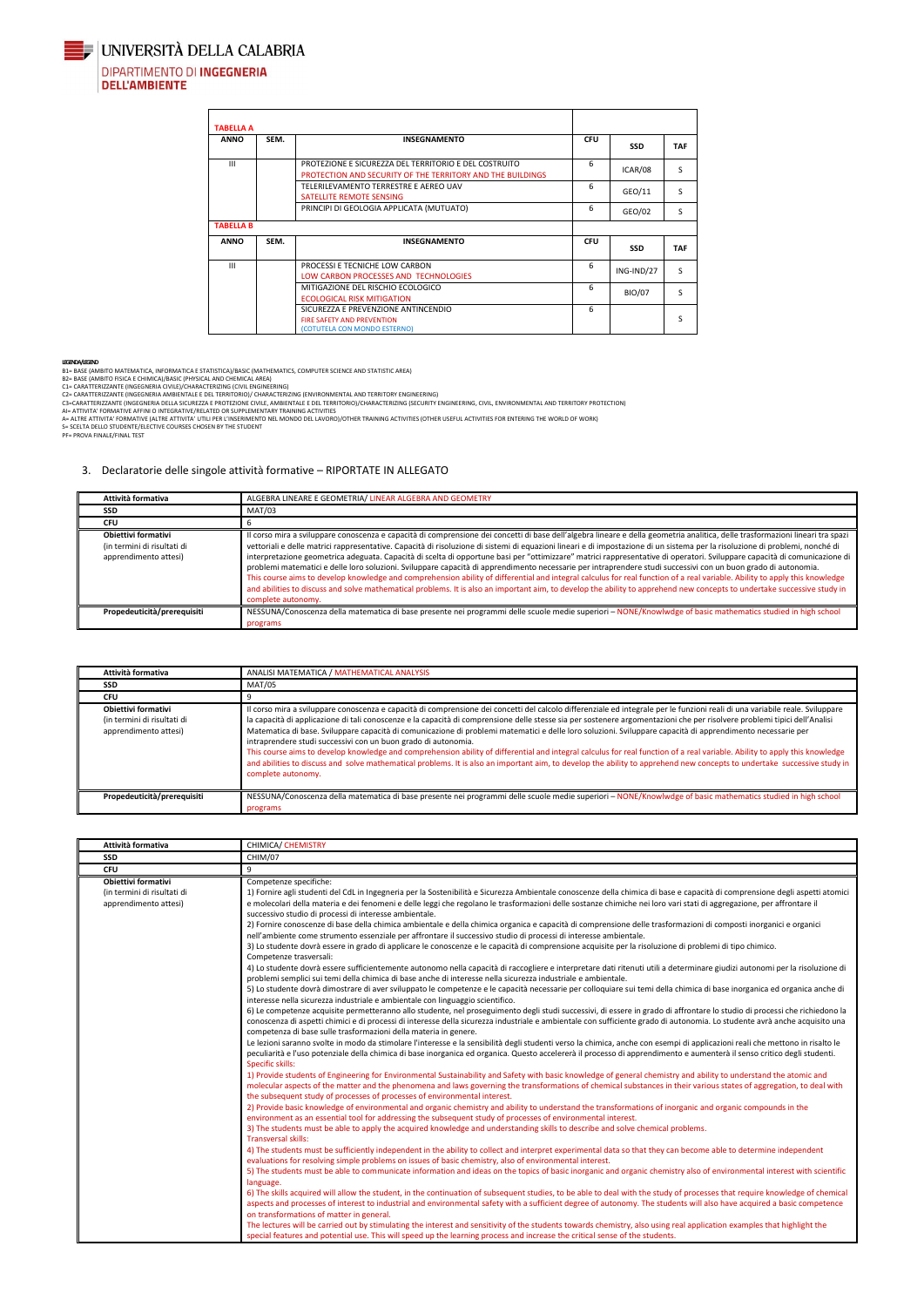

П

# UNIVERSITÀ DELLA CALABRIA DIPARTIMENTO DI INGEGNERIA<br>DELL'AMBIENTE

**Propedeuticità/prerequisiti** NESSUNA/ NESSUNO – NONE/NONE

| Attività formativa                                                                 | LABORATORIO DI STRUMENTI PER LA PROGETTAZIONE/LABORATORY OF PLANNING TOOLS                                                                                                                                                                         |
|------------------------------------------------------------------------------------|----------------------------------------------------------------------------------------------------------------------------------------------------------------------------------------------------------------------------------------------------|
| <b>SSD</b>                                                                         | ---                                                                                                                                                                                                                                                |
| <b>CFU</b>                                                                         |                                                                                                                                                                                                                                                    |
| <b>Obiettivi formativi</b><br>(in termini di risultati di<br>apprendimento attesi) | Gli allievi acquisiranno le competenze specifiche:<br>utilizzare software GIS per l'analisi e l'elaborazione di dati georeferenziati.<br>Students will gain specific expertise:<br>to use a GIS software to analyse and process georeferenced data |
| Propedeuticità/prerequisiti                                                        | NESSUNA/ NESSUNO - NONE/NONE                                                                                                                                                                                                                       |

| Attività formativa                                                                 | FONDAMENTI DI INFORMATICA/ FUNDAMENTALS OF COMPUTER SCIENCE                                                                                                                                                                                                                                                                                                                                                                                                                                                                                                                                                                                                                                                                                                                                                                                                                                                                                                                                                                                                                                                                                       |
|------------------------------------------------------------------------------------|---------------------------------------------------------------------------------------------------------------------------------------------------------------------------------------------------------------------------------------------------------------------------------------------------------------------------------------------------------------------------------------------------------------------------------------------------------------------------------------------------------------------------------------------------------------------------------------------------------------------------------------------------------------------------------------------------------------------------------------------------------------------------------------------------------------------------------------------------------------------------------------------------------------------------------------------------------------------------------------------------------------------------------------------------------------------------------------------------------------------------------------------------|
| <b>SSD</b>                                                                         | <b>INF/01</b>                                                                                                                                                                                                                                                                                                                                                                                                                                                                                                                                                                                                                                                                                                                                                                                                                                                                                                                                                                                                                                                                                                                                     |
| <b>CFU</b>                                                                         | h                                                                                                                                                                                                                                                                                                                                                                                                                                                                                                                                                                                                                                                                                                                                                                                                                                                                                                                                                                                                                                                                                                                                                 |
| <b>Obiettivi formativi</b><br>(in termini di risultati di<br>apprendimento attesi) | Comprensione dei principi della programmazione dei calcolatori.<br>Comprensione dei principi dell'architettura dei calcolatori elettronici.<br>Comprensione dei principi della rappresentazione dell'informazione digitale.<br>Capacità di utilizzo degli strumenti di base del linguaggio C++.<br>Capacità di utilizzo di strutture ad array e stringhe.<br>Abilità a progettare la risoluzione di problemi mediante un approccio algoritmico.<br>Abilità a realizzare una soluzione algoritmica in linguaggio C++.<br>Abilità a verificare la correttezza di un programma C++ per la risoluzione di un problema dato.<br>Abilità alla collaborazione in piccoli gruppi ed alla condivisione e presentazione del lavoro svolto.<br>Understanding basics of computer programming.<br>Understanding basics of computer architecture.<br>Understanding basics of information representation.<br>Competences on programming in C++.<br>Competences on using array and strings.<br>Skills on problem solving through algorithmic approaches.<br>Skills on designing algorithmic solutions in C++.<br>Skills on checking correctness of a C++ program. |
| Propedeuticità/prerequisiti                                                        | Ability to cooperate in small groups and to share and present the work done.<br>NESSUNA/ NESSUNO - NONE/NONE                                                                                                                                                                                                                                                                                                                                                                                                                                                                                                                                                                                                                                                                                                                                                                                                                                                                                                                                                                                                                                      |

| Attività formativa                                                                 | <b>FISICA/ PHYSICS</b>                                                                                                                                                                                                                                                                                                                                                                                                                                                                                                                                                                                                                                                                                                                                                                                                                                                                                                                                                                                                                                                                                                                                                                                                                                                                                                                                                                                                                                                                                                                                                                                                                                                                                                                                                                                                                                                                                                                                                                                                                                                                                                                                                                                                                                                                                                                                                                                                                                                                                                                                                                                                                                                                                                                                                                                                                       |
|------------------------------------------------------------------------------------|----------------------------------------------------------------------------------------------------------------------------------------------------------------------------------------------------------------------------------------------------------------------------------------------------------------------------------------------------------------------------------------------------------------------------------------------------------------------------------------------------------------------------------------------------------------------------------------------------------------------------------------------------------------------------------------------------------------------------------------------------------------------------------------------------------------------------------------------------------------------------------------------------------------------------------------------------------------------------------------------------------------------------------------------------------------------------------------------------------------------------------------------------------------------------------------------------------------------------------------------------------------------------------------------------------------------------------------------------------------------------------------------------------------------------------------------------------------------------------------------------------------------------------------------------------------------------------------------------------------------------------------------------------------------------------------------------------------------------------------------------------------------------------------------------------------------------------------------------------------------------------------------------------------------------------------------------------------------------------------------------------------------------------------------------------------------------------------------------------------------------------------------------------------------------------------------------------------------------------------------------------------------------------------------------------------------------------------------------------------------------------------------------------------------------------------------------------------------------------------------------------------------------------------------------------------------------------------------------------------------------------------------------------------------------------------------------------------------------------------------------------------------------------------------------------------------------------------------|
| <b>SSD</b>                                                                         | <b>FIS/01</b>                                                                                                                                                                                                                                                                                                                                                                                                                                                                                                                                                                                                                                                                                                                                                                                                                                                                                                                                                                                                                                                                                                                                                                                                                                                                                                                                                                                                                                                                                                                                                                                                                                                                                                                                                                                                                                                                                                                                                                                                                                                                                                                                                                                                                                                                                                                                                                                                                                                                                                                                                                                                                                                                                                                                                                                                                                |
| <b>CFU</b>                                                                         | 12                                                                                                                                                                                                                                                                                                                                                                                                                                                                                                                                                                                                                                                                                                                                                                                                                                                                                                                                                                                                                                                                                                                                                                                                                                                                                                                                                                                                                                                                                                                                                                                                                                                                                                                                                                                                                                                                                                                                                                                                                                                                                                                                                                                                                                                                                                                                                                                                                                                                                                                                                                                                                                                                                                                                                                                                                                           |
| <b>Obiettivi formativi</b><br>(in termini di risultati di<br>apprendimento attesi) | Al termine del corso, lo/a studente/essa deve essere in grado di descrivere quantitativamente semplici fenomeni relativi al movimento dei corpi sottoposti a forze, all'<br>interazione elettromagnetica tra oggetti carichi e correnti, nonché alle leggi fondamentali della termodinamica.<br>Lo/a studente/essa deve dimostrare di conoscere i principali modelli teorici della Fisica Classica, le ipotesi su cui tali modelli sono fondati ed i loro limiti di validità e deve<br>saper applicare tali modelli a casi reali.<br>Conoscenza e capacità di comprensione:<br>Conoscenza dei principi e dei metodi di base della fisica classica. Comprensione delle ipotesi che stanno alla base della descrizione quantitativa del movimento dei corpi,<br>degli scambi di calore e dei fenomeni elettromagnetici, nonché dei limiti nel loro utilizzo.<br>Capacità di applicare conoscenza e comprensione:<br>Capacità di applicare le conoscenze acquisite per la descrizione quantitativa di fenomeni fisici di tipo meccanico, termico ed elettromagnetico. Essere in grado di<br>modellizzare, in questi contesti, situazioni reali, effettuando schematizzazioni ed approssimazioni controllate in modo da ricavare risultati quantitativi da tali modelli,<br>tramite calcoli semplici eseguiti con gli strumenti dell'analisi matematica e della geometria.<br>Competenze trasversali<br>Abilità nella schematizzazione di fenomeni meccanici, termici ed elettromagnetici tramite l'utilizzo dei modelli della fisica classica, in modo da ottenere risposte<br>quantitative in situazioni realistiche. Sviluppo di un atteggiamento critico alla modellizzazione di fenomeni e capacità di descrivere i fenomeni e la loro modellizzazione<br>tramite un linguaggio scientifico appropriato.<br>Knowledge and Understanding:<br>Principles underlying the basic methods of classical physics, their foundational hypothesis and their limits of applicability. Quantitative description of the motion of<br>bodies; heat and work exchange; electromagnetic phenomena.<br>Applying Knowledge and Understanding:<br>Students should be able to apply their knowledge in order to model simple realistic cases in which mechanical, tehrmal or electromagnetic phenomena take place. They<br>should be able to make simple schemes and suitable approximations in order to obtain quantitative results from these modelizations, using the mathematical methods<br>of linear algebra and analysis.<br>Soft skills:<br>Problem solving, in particular through the methods of classical physics. Development of a critical attitude towards the modeling of physical and natural phenomena.<br>Ability to acquire new knowledge in the realm of classical physics and to discuss it in a suitable and technically-correct language. |
| Propedeuticità/prerequisiti                                                        | NESSUNA/ Sono richieste conoscenze di base di algebra, di analisi, di geometria e di trigonometria. - NONE/ Basic knowledge of algebra, trigonometry, geometry and<br>mathematical analysis.                                                                                                                                                                                                                                                                                                                                                                                                                                                                                                                                                                                                                                                                                                                                                                                                                                                                                                                                                                                                                                                                                                                                                                                                                                                                                                                                                                                                                                                                                                                                                                                                                                                                                                                                                                                                                                                                                                                                                                                                                                                                                                                                                                                                                                                                                                                                                                                                                                                                                                                                                                                                                                                 |

| Attività formativa                                                          | SCIENZA E TECNOLOGIA DEI MATERIALI/ MATERIALS SCIENCE AND TECHNOLOGY                                                                                                                                                                                                                                                                                                                                                                                                                                                                                                                                                                                                                                                                                                                                                                                                                                                                                                                                                                                                                                                                                                                                                                                                                                                                                                                                                                                                               |
|-----------------------------------------------------------------------------|------------------------------------------------------------------------------------------------------------------------------------------------------------------------------------------------------------------------------------------------------------------------------------------------------------------------------------------------------------------------------------------------------------------------------------------------------------------------------------------------------------------------------------------------------------------------------------------------------------------------------------------------------------------------------------------------------------------------------------------------------------------------------------------------------------------------------------------------------------------------------------------------------------------------------------------------------------------------------------------------------------------------------------------------------------------------------------------------------------------------------------------------------------------------------------------------------------------------------------------------------------------------------------------------------------------------------------------------------------------------------------------------------------------------------------------------------------------------------------|
| SSD                                                                         | ING-IND/22                                                                                                                                                                                                                                                                                                                                                                                                                                                                                                                                                                                                                                                                                                                                                                                                                                                                                                                                                                                                                                                                                                                                                                                                                                                                                                                                                                                                                                                                         |
| <b>CFU</b>                                                                  | b                                                                                                                                                                                                                                                                                                                                                                                                                                                                                                                                                                                                                                                                                                                                                                                                                                                                                                                                                                                                                                                                                                                                                                                                                                                                                                                                                                                                                                                                                  |
| Obiettivi formativi<br>(in termini di risultati di<br>apprendimento attesi) | Il Corso è diretto a fornire ai futuri ingegneri ambientali e chimici una comprensione di base sulla struttura e proprietà dei materiali necessarie per una loro corretta<br>scelta e gestione, e su una loro utilizzazione razionale e compatibile con l'ambiente. La crescita delle conoscenze è completata attraverso lo studio dei combustibili visti<br>nel contesto più ampio dei fondamenti della combustione.<br>I risultati di apprendimento attesi dovranno riguardare diverse tipologie di esperienze di apprendimento quali le lezioni teoriche, la risoluzione di esercizi e problemi ad<br>essi inerenti (esercitazioni), e le prove sperimentali. Questa forma di erogazione di conoscenza articolata dovrebbe contribuire a consolidare uno spirito critico ed una<br>capacità di analisi approfondite e rigorose basate su conoscenze e abilità sviluppate e mature, le prime come risultato dell'assimilazione dei saperi attraverso<br>l'apprendimento e le seconde come capacità di applicare le conoscenze acquisite per portare a termine compiti e risolvere problemi.<br>The expected learning outcomes will concern different kind of learning experiences such as theoretical lessons and solutions of related problems, solving, experimental<br>proofs. This teaching form should create a critical ability to rigorous and in-depth analyses based on well-established knowledge as a result of the acquisition of the<br>contents to solve problems. |
| Propedeuticità/prerequisiti                                                 | CHIMICA/ Gli argomenti trattati sono in principio comprensibili con una conoscenza schematica della struttura della materia in termini di atomi, molecole, legami<br>chimici primari e secondari. - CHEMISTRY/The covered topics are theoretically understandable with a schematic knowledge of the structure of the matter in terms of<br>atoms, molecules and primary and secondary bonds.                                                                                                                                                                                                                                                                                                                                                                                                                                                                                                                                                                                                                                                                                                                                                                                                                                                                                                                                                                                                                                                                                       |

| Attività formativa                                                          | PIANIFICAZIONE SOSTENIBILE PER L'AMBIENTE E IL TERRITORIO/ SUSTAINABLE TERRITORIAL AND ENVIRONMENT PLANNING                                                                                                                                                                                                                                                                                                                                                                                                                                       |
|-----------------------------------------------------------------------------|---------------------------------------------------------------------------------------------------------------------------------------------------------------------------------------------------------------------------------------------------------------------------------------------------------------------------------------------------------------------------------------------------------------------------------------------------------------------------------------------------------------------------------------------------|
| SSD                                                                         | ICAR/20                                                                                                                                                                                                                                                                                                                                                                                                                                                                                                                                           |
| <b>CFU</b>                                                                  |                                                                                                                                                                                                                                                                                                                                                                                                                                                                                                                                                   |
| Obiettivi formativi<br>(in termini di risultati di<br>apprendimento attesi) | Gli allievi acquisiranno le competenze specifiche:<br>per comprendere il territorio e le sue trasformazioni.<br>per maneggiare gli strumenti di base utili a capire la struttura amministrativa e concettuale della pianificazione del territorio.<br>Competenze trasversali (soft-skills):<br>capacità di affrontare problemi complessi; lavoro di gruppo; capacità di partecipare attivamente alle discussioni di gruppo; capacità di affrontare l'incertezza; fornire i<br>risultati della ricerca in pubblico per mezzo di una presentazione. |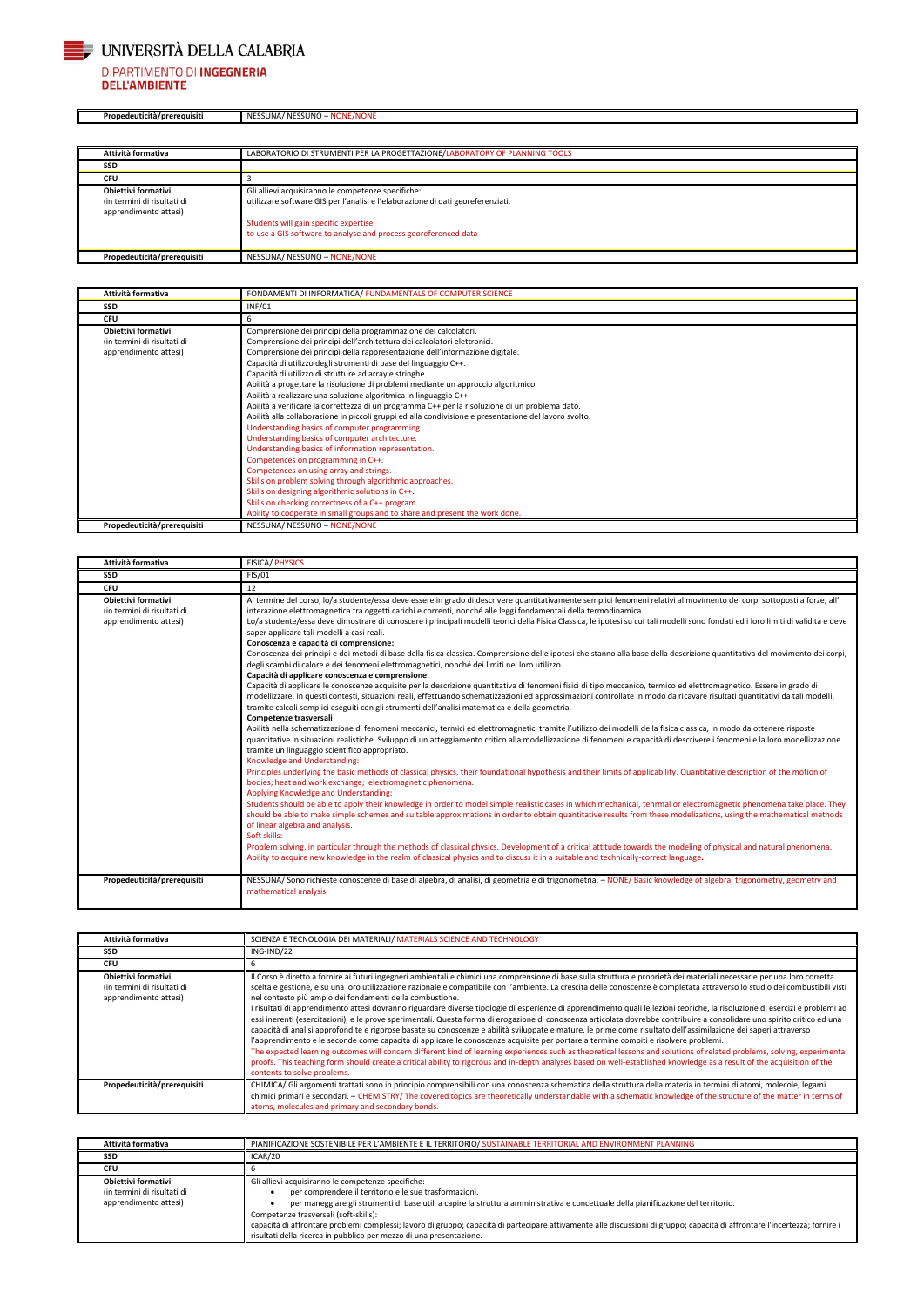

# DIPARTIMENTO DI INGEGNERIA<br>DELL'AMBIENTE

|                             | Students will acquire specific skills:<br>• to understand the territory and its transformations.<br>• to handle the basic tools useful for understanding the administrative and conceptual structure of territorial planning.<br>Soft skills:<br>ability to deal with complex problems; teamwork; ability to actively participate in group discussions; ability to deal with uncertainty; deliver research results in public by |
|-----------------------------|---------------------------------------------------------------------------------------------------------------------------------------------------------------------------------------------------------------------------------------------------------------------------------------------------------------------------------------------------------------------------------------------------------------------------------|
|                             | means of a presentation.                                                                                                                                                                                                                                                                                                                                                                                                        |
| Propedeuticità/prerequisiti | NESSUNA/ NESSUNO - NONE/NONE                                                                                                                                                                                                                                                                                                                                                                                                    |

| Attività formativa                                                          | METODI MATEMATICI PER L'INGEGNERIA MATHEMATICAL METHODS FOR ENGINEERING                                                                                                                                                                                                                                                                                                                                                                                                                                                                                                                                                                                                                                                                                                                                                                                                                                                                                                                                                                                                                                                                                                                                                                                                                                                                                                                                                                                                |
|-----------------------------------------------------------------------------|------------------------------------------------------------------------------------------------------------------------------------------------------------------------------------------------------------------------------------------------------------------------------------------------------------------------------------------------------------------------------------------------------------------------------------------------------------------------------------------------------------------------------------------------------------------------------------------------------------------------------------------------------------------------------------------------------------------------------------------------------------------------------------------------------------------------------------------------------------------------------------------------------------------------------------------------------------------------------------------------------------------------------------------------------------------------------------------------------------------------------------------------------------------------------------------------------------------------------------------------------------------------------------------------------------------------------------------------------------------------------------------------------------------------------------------------------------------------|
| <b>SSD</b>                                                                  | <b>MAT/07</b>                                                                                                                                                                                                                                                                                                                                                                                                                                                                                                                                                                                                                                                                                                                                                                                                                                                                                                                                                                                                                                                                                                                                                                                                                                                                                                                                                                                                                                                          |
| <b>CFU</b>                                                                  |                                                                                                                                                                                                                                                                                                                                                                                                                                                                                                                                                                                                                                                                                                                                                                                                                                                                                                                                                                                                                                                                                                                                                                                                                                                                                                                                                                                                                                                                        |
| Obiettivi formativi<br>(in termini di risultati di<br>apprendimento attesi) | Acquisizione delle tecniche necessarie per risolvere funzioni a più variabili, integrazione multipla e di superficie. Abilità di calcolo in relazione alla differenziabilità, alle<br>forme differenziali ed alla integrazione multipla, si vuole fornire allo studente i concetti di base che legano le proprietà differenziabili di funzioni vettoriali alla loro<br>integrazione su linee, superfici e domini nello spazio tridimensionale, studio approfondito delle equazioni differenziali lineari del primo e del secondo ordine ed<br>introduzione sui numeri Complessi e Funzioni complesse. Infine, fornisce allo studente tecniche operazionali per studiare equazioni differenziali alle derivate parziali<br>applicate all'Ingegneria Ambientale.<br>Acquisition of the techniques necessary to solve multi-variable functions, multiple and surface integration. Calculation skills in relation to differentiability, differential<br>forms and multiple integration. Provide the student with the basic concepts that link the differentiable properties of vector functions to their integration on lines,<br>surfaces and domains in three-dimensional space, in-depth study of equations linear differentials of the first and second order and introduction on complex numbers and<br>complex functions. Finally, it provides the student with operational techniques to study partial differential equations applied to Environmental Engineering. |
| Propedeuticità/prerequisiti                                                 | ANALISI MATEMATICA, ALGEBRA E GEOMETRIA - MATHEMATICAL ANALYSIS, ALGEBRA AND GEOMETRY                                                                                                                                                                                                                                                                                                                                                                                                                                                                                                                                                                                                                                                                                                                                                                                                                                                                                                                                                                                                                                                                                                                                                                                                                                                                                                                                                                                  |

| Attività formativa          | MECCANICA RAZIONALE/ RATIONAL MECHANICS                                                                                                                                 |
|-----------------------------|-------------------------------------------------------------------------------------------------------------------------------------------------------------------------|
| <b>SSD</b>                  | <b>MAT/07</b>                                                                                                                                                           |
| <b>CFU</b>                  |                                                                                                                                                                         |
| Obiettivi formativi         | Acquisizione delle tecniche di base necessarie per impostare e risolvere in modo autonomo semplici problemi di meccanica del punto, dei sistemi discreti di punti e del |
| (in termini di risultati di | corpo rigido.                                                                                                                                                           |
| apprendimento attesi)       | Acquisition of the basic techniques necessary to autonomously set up and solve simple problems of mechanics of the point, of discrete systems of points and of the      |
|                             | rigid body.                                                                                                                                                             |
| Propedeuticità/prerequisiti | ANALISI MATEMATICA I/ANALISI I, ALGEBRA E GEOMETRIA - MATHEMATICAL ANALYSIS I/MATHEMATICAL ANALYSIS I, ALGEBRA AND GEOMETRY                                             |

| Attività formativa                                                                 | ECONOMIA ED ESTIMO AMBIENTALE/ ECONOMY AND ENVIRONMENTAL APPRAISAL                                                                                                                                                                                                                                                                                                                                                                                                                                                                                                                                                                                                                                                                                                                                                                                                                                                                                                                                                                                                                                                                                                                                                                                                                                                                                                                                                                                                                                                                                                                                                                                                                                                                                                               |
|------------------------------------------------------------------------------------|----------------------------------------------------------------------------------------------------------------------------------------------------------------------------------------------------------------------------------------------------------------------------------------------------------------------------------------------------------------------------------------------------------------------------------------------------------------------------------------------------------------------------------------------------------------------------------------------------------------------------------------------------------------------------------------------------------------------------------------------------------------------------------------------------------------------------------------------------------------------------------------------------------------------------------------------------------------------------------------------------------------------------------------------------------------------------------------------------------------------------------------------------------------------------------------------------------------------------------------------------------------------------------------------------------------------------------------------------------------------------------------------------------------------------------------------------------------------------------------------------------------------------------------------------------------------------------------------------------------------------------------------------------------------------------------------------------------------------------------------------------------------------------|
| <b>SSD</b>                                                                         | ICAR/22                                                                                                                                                                                                                                                                                                                                                                                                                                                                                                                                                                                                                                                                                                                                                                                                                                                                                                                                                                                                                                                                                                                                                                                                                                                                                                                                                                                                                                                                                                                                                                                                                                                                                                                                                                          |
| <b>CFU</b>                                                                         | 6                                                                                                                                                                                                                                                                                                                                                                                                                                                                                                                                                                                                                                                                                                                                                                                                                                                                                                                                                                                                                                                                                                                                                                                                                                                                                                                                                                                                                                                                                                                                                                                                                                                                                                                                                                                |
| <b>Obiettivi formativi</b><br>(in termini di risultati di<br>apprendimento attesi) | Competenze specifiche:<br>1) Fornire agli studenti di Ingegneria per l'Ambiente e il Territorio conoscenze di base dell'estimo e quelle specifiche di valutazione dei beni ambientali<br>2) Lo studente dovrà essere in grado di applicare le conoscenze e le capacità di comprensione acquisite per svolgere attività di counselling e appraising nell'ambito dei<br>beni ambientali.<br>Competenze trasversali:<br>3) Lo studente dovrà essere sufficientemente autonomo nella capacità di scelta del metodo più adeguato per la risoluzione di problemi di carattere estimativo in merito<br>ai beni ambientali.<br>4) Lo studente dovrà saper comunicare informazioni e idee sui temi di cui sopra. Dimostrare di aver sviluppato le competenze e le capacità necessarie per colloquiare<br>con esperti della materia.<br>5) Le competenze acquisite permetteranno allo studente di essere in grado di affrontare la valutazione dei beni ambientali con sufficiente grado di autonomia.<br>Specific skills:<br>1) Provide students with basic knowledge of the assessment and specific assessment of environmental assets<br>2) Students must be able to apply the knowledge and the understanding skills acquired to carry out counseling and appraising activities in the field of environmental<br>heritage.<br>Transerval skill:<br>3) Students must be able to choose the most appropriate method for solving problems of appraisal kind regarding environmental assets.<br>4) Students must be able to communicate information and ideas about appraisal topics and to demonstrate having developed skills and abilities needed to talk with<br>experts.<br>5) Acquired skills will allow students to deal independently with the assessment of environmental assets. |
| Propedeuticità/prerequisiti                                                        | NESSUNA/Conoscenza della matematica di base e di statistica descrittiva – NONE/Knowledge of basic mathematics and descriptive statistics                                                                                                                                                                                                                                                                                                                                                                                                                                                                                                                                                                                                                                                                                                                                                                                                                                                                                                                                                                                                                                                                                                                                                                                                                                                                                                                                                                                                                                                                                                                                                                                                                                         |

| Attività formativa                                                          | FONDAMENTI DI DIRITTO DELL'AMBIENTE E DELLA SICUREZZA/ FOUNDATIONS OF ENVIROMENTAL AND SAFETY LAW                                                                                                                                                                                                                                                                                                                                                                                                                                                                                                                                                                                                                                                         |
|-----------------------------------------------------------------------------|-----------------------------------------------------------------------------------------------------------------------------------------------------------------------------------------------------------------------------------------------------------------------------------------------------------------------------------------------------------------------------------------------------------------------------------------------------------------------------------------------------------------------------------------------------------------------------------------------------------------------------------------------------------------------------------------------------------------------------------------------------------|
| <b>SSD</b>                                                                  | <b>IUS/09</b>                                                                                                                                                                                                                                                                                                                                                                                                                                                                                                                                                                                                                                                                                                                                             |
| <b>CFU</b>                                                                  |                                                                                                                                                                                                                                                                                                                                                                                                                                                                                                                                                                                                                                                                                                                                                           |
| Obiettivi formativi<br>(in termini di risultati di apprendimento<br>attesi) | Obiettivo prioritario del corso sarà quello di consentire agli studenti di individuare i principi cardine della tutela giuridica dell'ambiente al fine di implementarli nella<br>futura pratica professionale. Tale obiettivo dovrà manifestarsi sia come decisivo autonomo discernimento sia nella osservazione critica e analitica dei diversi istituti della<br>materia.<br>The priority objective of the course will be to allow students to identify the key principles of legal protection of the enviroment in order to implement them in future<br>professional practice. This objective must be manifested both as a decisive autonomous discernment and in the critical and analytical observation of the various<br>institutes of the subject. |
| Propedeuticità/prerequisiti                                                 | NESSUNA/ NESSUNO - NONE/NONE                                                                                                                                                                                                                                                                                                                                                                                                                                                                                                                                                                                                                                                                                                                              |

| Attività formativa                                                                 | FISICA TECNICA AMBIENTALE/ENVIRONMENTAL APPLIED PHYSICS                                                                                                                                                                                                                                                                                                                                                                                                                                                                                                                                                                                                                                                                                                                                                                                                                                                                                                                                                                                                                                                                                                                                                                                                                                                                                                                                                                                                                                                                                                                                                                                                                                                                                                                                                                                                                                                                                                                                                                                                                                                                                                                                                                                                                                                                                                                                                                                                                                                                                                                                                                                                                                                                                                                                                                                                                                                                                                                                                                                                                                             |
|------------------------------------------------------------------------------------|-----------------------------------------------------------------------------------------------------------------------------------------------------------------------------------------------------------------------------------------------------------------------------------------------------------------------------------------------------------------------------------------------------------------------------------------------------------------------------------------------------------------------------------------------------------------------------------------------------------------------------------------------------------------------------------------------------------------------------------------------------------------------------------------------------------------------------------------------------------------------------------------------------------------------------------------------------------------------------------------------------------------------------------------------------------------------------------------------------------------------------------------------------------------------------------------------------------------------------------------------------------------------------------------------------------------------------------------------------------------------------------------------------------------------------------------------------------------------------------------------------------------------------------------------------------------------------------------------------------------------------------------------------------------------------------------------------------------------------------------------------------------------------------------------------------------------------------------------------------------------------------------------------------------------------------------------------------------------------------------------------------------------------------------------------------------------------------------------------------------------------------------------------------------------------------------------------------------------------------------------------------------------------------------------------------------------------------------------------------------------------------------------------------------------------------------------------------------------------------------------------------------------------------------------------------------------------------------------------------------------------------------------------------------------------------------------------------------------------------------------------------------------------------------------------------------------------------------------------------------------------------------------------------------------------------------------------------------------------------------------------------------------------------------------------------------------------------------------------|
| <b>SSD</b>                                                                         | ING-IND/11                                                                                                                                                                                                                                                                                                                                                                                                                                                                                                                                                                                                                                                                                                                                                                                                                                                                                                                                                                                                                                                                                                                                                                                                                                                                                                                                                                                                                                                                                                                                                                                                                                                                                                                                                                                                                                                                                                                                                                                                                                                                                                                                                                                                                                                                                                                                                                                                                                                                                                                                                                                                                                                                                                                                                                                                                                                                                                                                                                                                                                                                                          |
| <b>CFU</b>                                                                         | 9                                                                                                                                                                                                                                                                                                                                                                                                                                                                                                                                                                                                                                                                                                                                                                                                                                                                                                                                                                                                                                                                                                                                                                                                                                                                                                                                                                                                                                                                                                                                                                                                                                                                                                                                                                                                                                                                                                                                                                                                                                                                                                                                                                                                                                                                                                                                                                                                                                                                                                                                                                                                                                                                                                                                                                                                                                                                                                                                                                                                                                                                                                   |
| <b>Obiettivi formativi</b><br>(in termini di risultati di apprendimento<br>attesi) | L'obiettivo formativo generale è l'acquisizione di principi e metodologie per la schematizzazione e la risoluzione di problemi riguardanti sistemi termodinamici in cui<br>intervengono scambi di energia termica e meccanica. Nello specifico gli studenti:<br>conosceranno i Principi alla base della Termodinamica e del funzionamento delle macchine termiche. Comprenderanno i fenomeni che caratterizzano<br>1)<br>processi naturali e tecnologici in cui avvengono cambiamenti di stato delle sostanze e trasformazioni termodinamiche delle miscele aria vapore.<br>Comprenderanno e distingueranno le modalità di scambio termico e sapranno descrivere le leggi fondamentali della conduzione, convezione e<br>irraggiamento.<br>saranno in grado di risolvere problemi in cui è richiesta l'applicazione dei Principi della Termodinamica e delle Leggi empiriche della Trasmissione del Calore.<br>2)<br>Sapranno formulare ed utilizzare equazioni di bilancio di massa e di energia per la risoluzione di problemi tecnici e per la valutazione di processi osservabili<br>nell'ambiente costruito e naturale.<br>svilupperanno la capacità di descrizione della realtà attraverso appropriata terminologia. Saranno in grado di proporre ricerche ed approfondimenti da<br>3)<br>condurre in maniera autonoma o in gruppo utilizzando canali web e tradizionali. Inoltre, l'approccio didattico innovativo promuoverà lo spirito critico e<br>risolutivo conferendo allo studente il ruolo di osservatore dei fenomeni fisici, di formulatore e risolutore di problemi.<br>The general objective is the acquisition of principles and methodologies for the schematization and resolution of problems concerning thermodynamic systems in which<br>exchanges of thermal and mechanical energy intervene. Specifically, the students:<br>1) will know the basic principles of thermodynamics and the functioning of thermal machines. They will understand the phenomena that characterize the natural and<br>technological processes in which phase changes of substances and thermodynamic transformations of air-vapor mixtures occur. They will understand and distinguish<br>the methods of heat exchange and will be able to describe the fundamental laws of conduction, convection and radiation.<br>2) will be able to resolve problems requiring the application of the Laws of Thermodynamics and the Empirical Laws of Heat Transmission. They will be able to<br>formulate and use mass and energy balance equations for solving technical problems and for evaluating processes that can be observed in the built and natural<br>environment.<br>3) will develop the ability to describe reality through appropriate terminology. They will be able to propose research and insights to be conducted independently or in a<br>group by using web and traditional channels. Furthermore, the innovative teaching approach will promote the critical and decisive spirit by giving the student the role<br>of observer of physical phenomena, trainer and problem solver. |
| Propedeuticità/prerequisiti                                                        | METODI MATEMATICI 1, FISICA I/Gli studenti devono aver conseguito la conoscenza e la capacità di applicazione dei Principi fondamentali della Fisica. Devono, inoltre,<br>essere in grado di utilizzare gli strumenti dell'analisi matematica per la risoluzione di problemi in cui è richiesta derivazione o integrazione di funzioni.                                                                                                                                                                                                                                                                                                                                                                                                                                                                                                                                                                                                                                                                                                                                                                                                                                                                                                                                                                                                                                                                                                                                                                                                                                                                                                                                                                                                                                                                                                                                                                                                                                                                                                                                                                                                                                                                                                                                                                                                                                                                                                                                                                                                                                                                                                                                                                                                                                                                                                                                                                                                                                                                                                                                                             |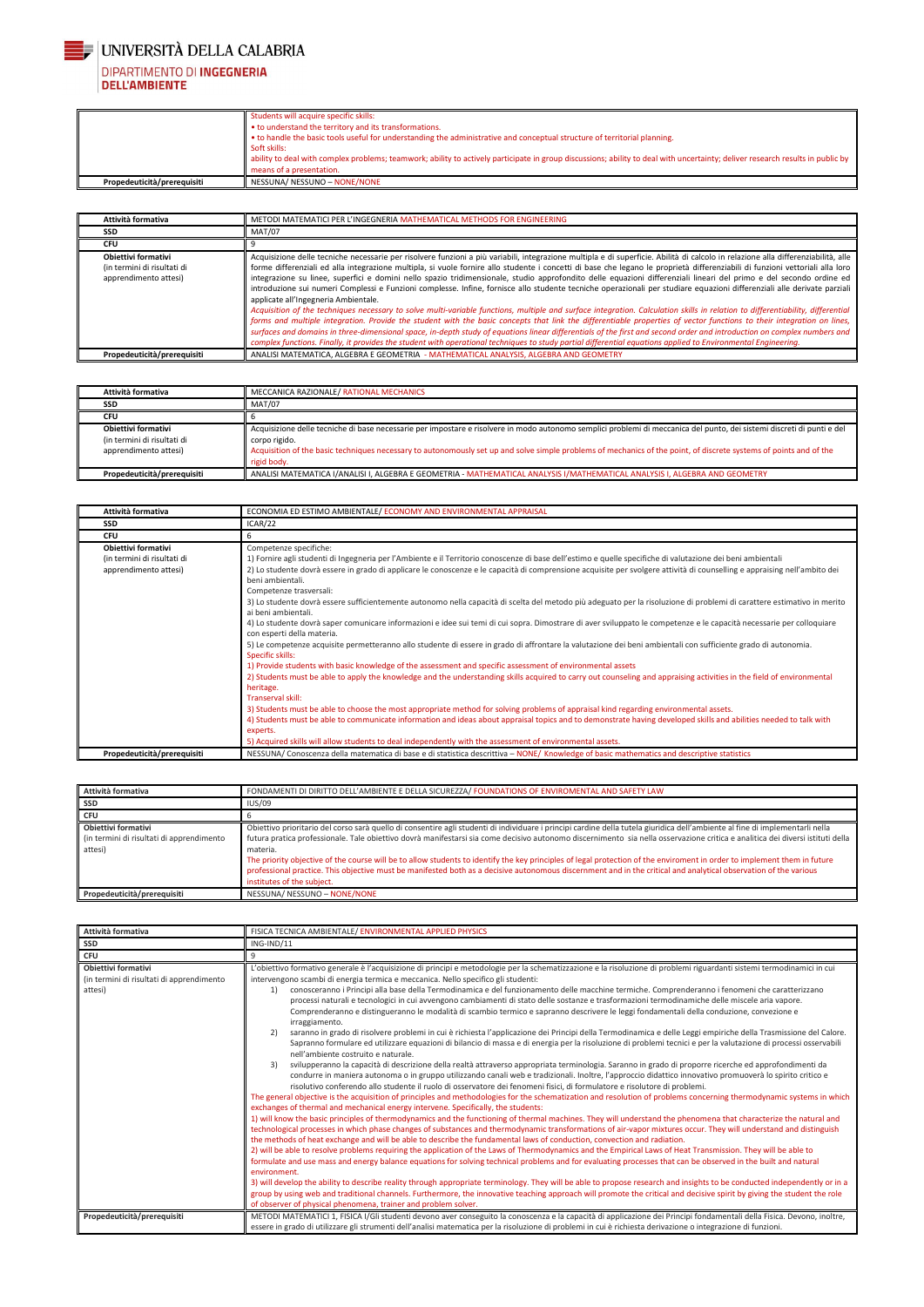

**DIPARTIMENTO DI INGEGNERIA DELL'AMBIENTE** 

> MATHEMATICAL ANALYSIS 1, PHYSICS I/Students must have acquired the knowledge and ability to apply the Fundamental Principles of Physics. Furthermore, they must be able to use the tools of Mathematical Analysis to solve problems where derivation or function integration is required.

| Attività formativa                                                          | SCIENZA DELLE COSTRUZIONI/ STRENGHT OF MATERIALS                                                                                                                                                                                                                                                                                                                                                                                                                                                                                                                                                                                                                                                                                                                                                                                                                                                                                                                                                                                                                                                                                                                                                                                                                                                                                                                                                                                                                                                                                                                                                                                                                                                                                                                                                                                                                                                                                                                                                                                                                                                                                                                                                                                                                                                                                                                                                                                                                                                                                                                                                                                                                                                                                                                                                                                                                                                                                                                                                                                                                                                                                                                                                                                                                                                                  |
|-----------------------------------------------------------------------------|-------------------------------------------------------------------------------------------------------------------------------------------------------------------------------------------------------------------------------------------------------------------------------------------------------------------------------------------------------------------------------------------------------------------------------------------------------------------------------------------------------------------------------------------------------------------------------------------------------------------------------------------------------------------------------------------------------------------------------------------------------------------------------------------------------------------------------------------------------------------------------------------------------------------------------------------------------------------------------------------------------------------------------------------------------------------------------------------------------------------------------------------------------------------------------------------------------------------------------------------------------------------------------------------------------------------------------------------------------------------------------------------------------------------------------------------------------------------------------------------------------------------------------------------------------------------------------------------------------------------------------------------------------------------------------------------------------------------------------------------------------------------------------------------------------------------------------------------------------------------------------------------------------------------------------------------------------------------------------------------------------------------------------------------------------------------------------------------------------------------------------------------------------------------------------------------------------------------------------------------------------------------------------------------------------------------------------------------------------------------------------------------------------------------------------------------------------------------------------------------------------------------------------------------------------------------------------------------------------------------------------------------------------------------------------------------------------------------------------------------------------------------------------------------------------------------------------------------------------------------------------------------------------------------------------------------------------------------------------------------------------------------------------------------------------------------------------------------------------------------------------------------------------------------------------------------------------------------------------------------------------------------------------------------------------------------|
| <b>SSD</b>                                                                  | ICAR/08                                                                                                                                                                                                                                                                                                                                                                                                                                                                                                                                                                                                                                                                                                                                                                                                                                                                                                                                                                                                                                                                                                                                                                                                                                                                                                                                                                                                                                                                                                                                                                                                                                                                                                                                                                                                                                                                                                                                                                                                                                                                                                                                                                                                                                                                                                                                                                                                                                                                                                                                                                                                                                                                                                                                                                                                                                                                                                                                                                                                                                                                                                                                                                                                                                                                                                           |
| <b>CFU</b>                                                                  | 9                                                                                                                                                                                                                                                                                                                                                                                                                                                                                                                                                                                                                                                                                                                                                                                                                                                                                                                                                                                                                                                                                                                                                                                                                                                                                                                                                                                                                                                                                                                                                                                                                                                                                                                                                                                                                                                                                                                                                                                                                                                                                                                                                                                                                                                                                                                                                                                                                                                                                                                                                                                                                                                                                                                                                                                                                                                                                                                                                                                                                                                                                                                                                                                                                                                                                                                 |
| Obiettivi formativi<br>(in termini di risultati di apprendimento<br>attesi) | Competenze specifiche (descrittori di Dublino 1 e 2)<br>Descrittore 1. Conoscenza e capacità di comprensione (knowledge and understanding) Il corso, attraverso il supporto di libri e testi specifici nel campo, cercherà di<br>fornire allo studente la capacità di comprendere il comportamento meccanico di un elemento strutturale (in particolare la trave) e di strutture (in particolare sistemi di<br>trave) per giungere a definirne lo stato di sollecitazione, per poter giungere alla definizione del grado di sicurezza e di efficienza dell'elemento strutturale o del sistema<br>strutturale.<br>Descrittore 2. Conoscenza e capacità di comprensione applicate (applying knowledge and understanding) Lo studente dovrà saper gestire la soluzione dei problemi<br>basilari della Scienza delle Costruzioni, comprendendo come applicare al meglio le conoscenze e le competenze acquisite.<br>Competenze trasversali (descrittori di Dublino 3,4 e 5)<br>Descrittore 3. Autonomia di giudizio (making judgement) Ci si prefigge di rendere lo studente sufficientemente autonomo nella scelta del miglior metodo di soluzione di<br>un problema ingegneristico di base, proprio della Scienza delle Costruzioni. Lo studente inoltre dovrà acquisire la sufficiente capacità di giudizio sulla valutazione della<br>sicurezza di una struttura, sia ai fini della salvaguardia della vita umana, sia ai fini del corretto ed efficiente utilizzo delle strutture.<br>Descrittore 4. Abilità comunicative (communication skills) In questo corso lo studente apprenderà i termini base e ricorrenti del linguaggio ingegneristico, raggiungendo<br>la capacità di colloquiare, trasferendo informazioni e comprendendo quelle che gli vengono descritte da un collega tecnico.<br>Descrittore 5. Capacità di apprendere (learning skills) Le competenze e le conoscenze apprese durante il corso di Scienza delle Costruzioni renderanno lo studente<br>capace di affrontare i successivi corsi più applicativi (geotecnica, tecnica delle costruzioni, in primis) fino a giungere a quelli di tipo progettuale o specialistici.<br>Specific skills (Dublin 1 and 2 descriptors)<br>Descriptor 1. Knowledge and understanding The course, through the support of specific books and texts in the field, will try to provide the student with the ability to<br>understand the mechanical behavior of a structural element (in particular the beam) and of structures (in particular beam systems) to define the state of stress, in<br>order to reach the definition of the degree of safety and efficiency of the structural element or of the structural system.<br>Descriptor 2. Applying knowledge and understanding The student must be able to manage the solution to the basic problems of Construction Science, including how to<br>best apply the knowledge and skills acquired.<br>Transversal skills (Dublin descriptors 3,4 and 5)<br>Descriptor 3. Making judgment The aim is to make the student sufficiently independent in choosing the best method of solving a basic engineering problem, typical of<br>Construction Science. The student will also have to acquire sufficient judgment on the assessment of the security of a structure, both for the purpose of safeguarding |
|                                                                             | human life and for the correct and efficient use of the structures.<br>Descriptor 4. Communication skills In this course the student will learn the basic and recurrent terms of the engineering language, reaching the ability to talk,<br>transferring information and understanding what is described by a technical colleague.<br>Descriptor 5. Learning skills The skills and knowledge learned during the course will make the student able to tackle the following more applicative courses<br>(geotechnics, construction techniques, first of all) up to those of type of project or specialist.                                                                                                                                                                                                                                                                                                                                                                                                                                                                                                                                                                                                                                                                                                                                                                                                                                                                                                                                                                                                                                                                                                                                                                                                                                                                                                                                                                                                                                                                                                                                                                                                                                                                                                                                                                                                                                                                                                                                                                                                                                                                                                                                                                                                                                                                                                                                                                                                                                                                                                                                                                                                                                                                                                          |
| Propedeuticità/prerequisiti                                                 | Analisi Matematica I e Fisica / Conoscenza delle nozioni di analisi matematica relative a derivate, integrali, calcolo infinitesimale e saper risolvere semplici equazioni<br>differenziali. Conoscenza dei tensori del primo e secondo ordine, nonchè saper adoperare matrici e vettori. Avere piena padronanza dei concetti di forza e momento e<br>delle operazioni per la loro somma, sottrazione, spostamento, etc. Conoscenza del concetto di lavoro.<br>MATHEMATICAL METHODS, PHYSICS I/ Knowledge of: mathematical analysis (derivative, integrals, infinitesimal calculus, differential equations). Knowledge of first and<br>second order tensors. Knowledge of forces, moments, and their sommation, etc. Knowledge of the concept of work.                                                                                                                                                                                                                                                                                                                                                                                                                                                                                                                                                                                                                                                                                                                                                                                                                                                                                                                                                                                                                                                                                                                                                                                                                                                                                                                                                                                                                                                                                                                                                                                                                                                                                                                                                                                                                                                                                                                                                                                                                                                                                                                                                                                                                                                                                                                                                                                                                                                                                                                                                            |

| Attività formativa                                                          | MECCANICA DEI FLUIDI/ FLUID MECHANICS                                                                                                                                                                                                                                                                                                                                                                                                                                                                                                                                                                                                                                                                                                                                                                                                                                                                                                                                                                                                                                                                                                                                                                                                                                                                                                                                                                                                                                                                                                                                                                                                                                                                                                                                                                                                                                                                                                                                                                                                                                                                                                                                                                                                                                                                                                                                                                                                                                                                                                                    |
|-----------------------------------------------------------------------------|----------------------------------------------------------------------------------------------------------------------------------------------------------------------------------------------------------------------------------------------------------------------------------------------------------------------------------------------------------------------------------------------------------------------------------------------------------------------------------------------------------------------------------------------------------------------------------------------------------------------------------------------------------------------------------------------------------------------------------------------------------------------------------------------------------------------------------------------------------------------------------------------------------------------------------------------------------------------------------------------------------------------------------------------------------------------------------------------------------------------------------------------------------------------------------------------------------------------------------------------------------------------------------------------------------------------------------------------------------------------------------------------------------------------------------------------------------------------------------------------------------------------------------------------------------------------------------------------------------------------------------------------------------------------------------------------------------------------------------------------------------------------------------------------------------------------------------------------------------------------------------------------------------------------------------------------------------------------------------------------------------------------------------------------------------------------------------------------------------------------------------------------------------------------------------------------------------------------------------------------------------------------------------------------------------------------------------------------------------------------------------------------------------------------------------------------------------------------------------------------------------------------------------------------------------|
| <b>SSD</b>                                                                  | ICAR/01                                                                                                                                                                                                                                                                                                                                                                                                                                                                                                                                                                                                                                                                                                                                                                                                                                                                                                                                                                                                                                                                                                                                                                                                                                                                                                                                                                                                                                                                                                                                                                                                                                                                                                                                                                                                                                                                                                                                                                                                                                                                                                                                                                                                                                                                                                                                                                                                                                                                                                                                                  |
| <b>CFU</b>                                                                  | q                                                                                                                                                                                                                                                                                                                                                                                                                                                                                                                                                                                                                                                                                                                                                                                                                                                                                                                                                                                                                                                                                                                                                                                                                                                                                                                                                                                                                                                                                                                                                                                                                                                                                                                                                                                                                                                                                                                                                                                                                                                                                                                                                                                                                                                                                                                                                                                                                                                                                                                                                        |
| Obiettivi formativi<br>(in termini di risultati di apprendimento<br>attesi) | Competenze specifiche:<br>Lo studente dovrà padroneggiare con sicurezza le basi teoriche della Meccanica dei Fluidi, con particolare riferimento agli strumenti analitici e concettuali<br>necessari per affrontare problemi pratici legati all'utilizzazione dei fluidi nella pratica ingegneristica.<br>Lo studente verrà introdotto alla statica e alla dinamica dei fluidi sia dal punto di vista globale che ideale, tramite bilanci integrali e il teorema di Bernoulli.<br>$\overline{\phantom{m}}$<br>Saranno illustrate le leggi dell'idraulica delle correnti in pressione, infine verranno derivate le equazioni di Navier-Stokes.<br>Lo studente quindi conseguirà l'abilita di trattare problemi di statica calcolando le spinte esercitate dal fluido per il progetto di massima di serbatoi. Riuscirà a<br>$\overline{\phantom{0}}$<br>calcolare portate/cadute di pressione in piccoli circuiti idraulici. Sarà capace di calcolare lo scambio globale di massa/quantità di moto/energia nei sistemi a<br>fluido.<br>Competenze trasversali:<br>Lo studente dovrà essere sufficientemente autonomo nell'operare le opportune scelte necessarie per inquadrare correttamente i fenomeni legati meccanica dei<br>fluidi e poter individuare i procedimenti risolutivi più appropriati per la soluzione dei differenti casi proposti.<br>Lo studente dovrà acquisire un adeguato linguaggio scientifico idoneo alla corretta esposizione delle argomentazioni proprie della meccanica dei fluidi.<br>Specific skills:<br>The student at the end of the course must be able to understand the fluid physics and the use of liquids in engineering practice, with particular reference to<br>practical and applicative engineering aspects. The student must be able to make a complete mathematical description of the phenomena concerning fluids statics<br>and fluids dynamics.<br>The student must be able to compute the hydrostatic force on a wall, with particular attention to the design of a tank.<br>The student must be able to compute mass, momentum and energy balances in a fluid field.<br>The student must be able to compute flow rates and flow energy in simple networks.<br><b>Transversal skills:</b><br>The student must be autonomous in analysing the fluid phenomena.<br>The student must be able to identify the most appropriate solution process for simple applications concerning fluids mechanics.<br>The student must be able to master a scientific language suitable for dealing with fluids mechanics. |
| Propedeuticità/prerequisiti                                                 | NESSUNA/Buona conoscenza dell'Analisi matematica 1 e 2, della Geometria, della Fisica generale e della Meccanica razionale - NONE/It is recommended to have<br>attended the courses of Calculus, Mathematical Analysis, I and II, Geometry and Physics.                                                                                                                                                                                                                                                                                                                                                                                                                                                                                                                                                                                                                                                                                                                                                                                                                                                                                                                                                                                                                                                                                                                                                                                                                                                                                                                                                                                                                                                                                                                                                                                                                                                                                                                                                                                                                                                                                                                                                                                                                                                                                                                                                                                                                                                                                                  |

| Attività formativa  | <b>IDROLOGIA/HYDROLOGY</b>                                                                                                                                                    |
|---------------------|-------------------------------------------------------------------------------------------------------------------------------------------------------------------------------|
| SSD                 | ICAR/02                                                                                                                                                                       |
| CFU                 |                                                                                                                                                                               |
| Obiettivi formativi | Il corso si propone di fornire allo studente i principi, le caratteristiche peculiari e le modalità di applicazione della disciplina idrologica in ambito ingegneristico, con |

| Propedeuticità/prerequisiti               | NESSUNA/ NESSUNO - NONE/NONE                                                                                                                                                                                                                                                                                                         |
|-------------------------------------------|--------------------------------------------------------------------------------------------------------------------------------------------------------------------------------------------------------------------------------------------------------------------------------------------------------------------------------------|
|                                           | the topics covered is also requested through subsequent studies developed independently.                                                                                                                                                                                                                                             |
|                                           | acquire critical skills in relation to the chosen approaches and the results obtained. The ability to expose what has been learned is also ascertained and further study of                                                                                                                                                          |
|                                           | learned during the course. The student must be able to apply the knowledge acquired, also jointly and also for problems of different nature. Students are required to                                                                                                                                                                |
|                                           | particular reference to the problems of environmental engineering. At the end of this course, students will be able to understand the peculiarities of hydrological<br>phenomena and to choose an appropriate probabilistic modelling. Moreover, students will be able to apply, in practical problems, the knowledge and the models |
|                                           | The course aims to provide students with the principles, the specific characteristics and the techniques of application of hydrological discipline in engineering with                                                                                                                                                               |
|                                           | trattati anche mediante successivi studi sviluppati in autonomia.                                                                                                                                                                                                                                                                    |
|                                           | approcci prescelti e dei risultati ottenuti. Viene altresì accertata la capacità di esporre quanto appreso e viene inoltre sollecitato l'approfondimento degli argomenti                                                                                                                                                             |
|                                           | nell'ambito del corso anche in modo congiunto ed anche per problemi di diversa natura. E' richesta agli studenti l'acquisizione di capacità critiche nei riguardi degli                                                                                                                                                              |
| attesi)                                   | fenomeni idrologici, sia della loro modellazione probabilistica. Dovrà inoltre essere in grado di utilizzare, a fini applicativi, le conoscenze ed i modelli introdotti                                                                                                                                                              |
| (in termini di risultati di apprendimento | particolare riferimento alle problematiche dell'Ingegneria per l'Ambiente e il Territorio. Lo studente dovrà essere in grado di comprendere le caratteristiche sia dei                                                                                                                                                               |

| Attività formativa                                                          | PRINCIPI DI SICUREZZA INDUSTRIALE E AMBIENTALE/INDUSTRIAL AND ENVIROMENTAL SAFETY                                                                                                                                                                                                                                                                                                                   |
|-----------------------------------------------------------------------------|-----------------------------------------------------------------------------------------------------------------------------------------------------------------------------------------------------------------------------------------------------------------------------------------------------------------------------------------------------------------------------------------------------|
| SSD                                                                         | ING-IND/27                                                                                                                                                                                                                                                                                                                                                                                          |
| <b>CFU</b>                                                                  |                                                                                                                                                                                                                                                                                                                                                                                                     |
| Obiettivi formativi<br>(in termini di risultati di apprendimento<br>attesi) | Il corso ha l'obiettivo di fornire agli studenti i metodi e le conoscenze fondamentali per l'analisi del rischio industriale ed ambientale, da utilizzare come supporto per la<br>rappresentazione oggettiva di una realtà impiantistica e per misurarne il livello di rischio nel tempo.<br>Aim of the course is to provide basic knowledge on the environmental and industrial safety assessment. |
| Propedeuticità/prerequisiti                                                 | NESSUNA / NESSUNO - NONE/NONE                                                                                                                                                                                                                                                                                                                                                                       |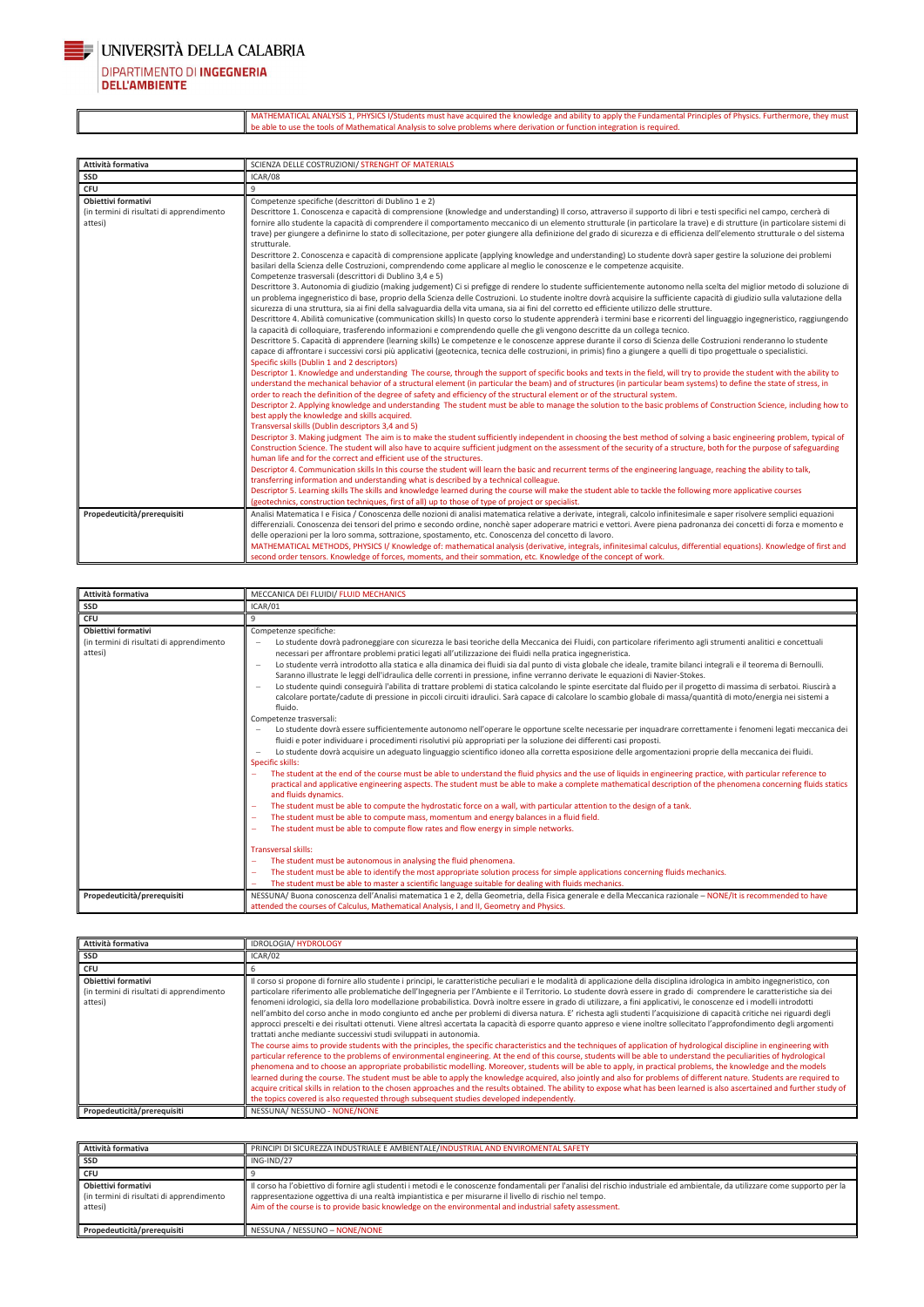

# UNIVERSITÀ DELLA CALABRIA DIPARTIMENTO DI INGEGNERIA<br>DELL'AMBIENTE

| Attività formativa                                                          | GEOTECNICA/ GEOTECHNICAL ENGINEERING                                                                                                                                                                                                                                                                                                                                                                                                                                                                                                                                                                                                                                                                                                                                                                                                                                                                                                                                                                                                                                                                                                                                                                                                                                                                                                                                                                                                                                                                                                                                                                                                                                   |
|-----------------------------------------------------------------------------|------------------------------------------------------------------------------------------------------------------------------------------------------------------------------------------------------------------------------------------------------------------------------------------------------------------------------------------------------------------------------------------------------------------------------------------------------------------------------------------------------------------------------------------------------------------------------------------------------------------------------------------------------------------------------------------------------------------------------------------------------------------------------------------------------------------------------------------------------------------------------------------------------------------------------------------------------------------------------------------------------------------------------------------------------------------------------------------------------------------------------------------------------------------------------------------------------------------------------------------------------------------------------------------------------------------------------------------------------------------------------------------------------------------------------------------------------------------------------------------------------------------------------------------------------------------------------------------------------------------------------------------------------------------------|
| SSD                                                                         | ICAR/07                                                                                                                                                                                                                                                                                                                                                                                                                                                                                                                                                                                                                                                                                                                                                                                                                                                                                                                                                                                                                                                                                                                                                                                                                                                                                                                                                                                                                                                                                                                                                                                                                                                                |
| CFU                                                                         | 9                                                                                                                                                                                                                                                                                                                                                                                                                                                                                                                                                                                                                                                                                                                                                                                                                                                                                                                                                                                                                                                                                                                                                                                                                                                                                                                                                                                                                                                                                                                                                                                                                                                                      |
| Obiettivi formativi<br>(in termini di risultati di apprendimento<br>attesi) | Il corso intende introdurre gli allievi al linguaggio di base ed alle nozioni fondamentali dell'Ingegneria Geotecnica, con riferimento alle proprietà ingegneristiche ed al<br>comportamento dei terreni nei riguardi della filtrazione, dei cedimenti nonché della rottura.<br>Competenze specifiche:<br>Acquisizione delle conoscenze di base delle teorie e degli approcci analitici proprie dell'ingegneria Geotecnica e delle competenze necessarie alla valutazione e<br>previsione del comportamento delle fondazioni superficiali, delle opere di sostegno e dei pendii naturali e/o artificiali.<br>Competenze trasversali:<br>Acquisizione di capacita' critiche per comprendere il tipo di analisi da effettuare in base al problema geotecnico affrontato. Acquisizione di metodologie pratiche per<br>l'analisi di problemi geotecnici.<br>The course will introduce the students to the language and principles of geotechnical engineering. The student will learn fundamentals of engineering properties and<br>the behavior of soil under different stress states and flow conditions.<br>Specific competences:<br>The student will learn about geotechnical engineering theories and analytical approaches. The student will be able to analyze and predict the behavior of shallow<br>foundations, earth-retention systems, and natural or man-made slopes and embankments.<br>Transversal competences (soft-skills):<br>The student will develop critical thinking skills related to a variety of geotechnical problems. The student will learn practical approaches to analyze geotechnical systems<br>under various stress and state conditions. |
| Propedeuticità/prerequisiti                                                 | Nessuna/Basi di meccanica del continuo (tensioni e deformazioni normali e tangenziali), definizione di acquifero confinato e non confinato, velocita' di filtrazione.<br>NONE/Fundamentals of continuum mechanics (normal and tangential stresses and strains), definition of confined and unconfined aquifers, seepage flow velocity.                                                                                                                                                                                                                                                                                                                                                                                                                                                                                                                                                                                                                                                                                                                                                                                                                                                                                                                                                                                                                                                                                                                                                                                                                                                                                                                                 |

| Attività formativa                                                                 | COMPLEMENTI DI IDRAULICA E SICUREZZA AMBIENTALE/ COMPLEMENTS OF HYDRAULICS AND TERRITORIAL SAFETY                                                                                                                                                                                                                                                                                                                                                                                                                                                                                                                                                                                                                                                                                                                                                                                                                                                                                                                                                                                                                                                                                                                                                                                                                                                                                                                                                                                                                                                                                                                                                                                                                                                                                                                                                                                                                                                                                                                                                                                                                                                                                                                                                                                                                                                                                                                                                                                                                                                                                                                                                                                                                                                                                                                                                                                                                                                                                                                                                                                                                                                                                                                                                                                                                                                                                                                                                                                                                                                                         |
|------------------------------------------------------------------------------------|---------------------------------------------------------------------------------------------------------------------------------------------------------------------------------------------------------------------------------------------------------------------------------------------------------------------------------------------------------------------------------------------------------------------------------------------------------------------------------------------------------------------------------------------------------------------------------------------------------------------------------------------------------------------------------------------------------------------------------------------------------------------------------------------------------------------------------------------------------------------------------------------------------------------------------------------------------------------------------------------------------------------------------------------------------------------------------------------------------------------------------------------------------------------------------------------------------------------------------------------------------------------------------------------------------------------------------------------------------------------------------------------------------------------------------------------------------------------------------------------------------------------------------------------------------------------------------------------------------------------------------------------------------------------------------------------------------------------------------------------------------------------------------------------------------------------------------------------------------------------------------------------------------------------------------------------------------------------------------------------------------------------------------------------------------------------------------------------------------------------------------------------------------------------------------------------------------------------------------------------------------------------------------------------------------------------------------------------------------------------------------------------------------------------------------------------------------------------------------------------------------------------------------------------------------------------------------------------------------------------------------------------------------------------------------------------------------------------------------------------------------------------------------------------------------------------------------------------------------------------------------------------------------------------------------------------------------------------------------------------------------------------------------------------------------------------------------------------------------------------------------------------------------------------------------------------------------------------------------------------------------------------------------------------------------------------------------------------------------------------------------------------------------------------------------------------------------------------------------------------------------------------------------------------------------------------------|
| SSD                                                                                | ICAR/02                                                                                                                                                                                                                                                                                                                                                                                                                                                                                                                                                                                                                                                                                                                                                                                                                                                                                                                                                                                                                                                                                                                                                                                                                                                                                                                                                                                                                                                                                                                                                                                                                                                                                                                                                                                                                                                                                                                                                                                                                                                                                                                                                                                                                                                                                                                                                                                                                                                                                                                                                                                                                                                                                                                                                                                                                                                                                                                                                                                                                                                                                                                                                                                                                                                                                                                                                                                                                                                                                                                                                                   |
| <b>CFU</b>                                                                         | 9                                                                                                                                                                                                                                                                                                                                                                                                                                                                                                                                                                                                                                                                                                                                                                                                                                                                                                                                                                                                                                                                                                                                                                                                                                                                                                                                                                                                                                                                                                                                                                                                                                                                                                                                                                                                                                                                                                                                                                                                                                                                                                                                                                                                                                                                                                                                                                                                                                                                                                                                                                                                                                                                                                                                                                                                                                                                                                                                                                                                                                                                                                                                                                                                                                                                                                                                                                                                                                                                                                                                                                         |
| <b>Obiettivi formativi</b><br>(in termini di risultati di apprendimento<br>attesi) | Competenze specifiche:<br>Il corso mira a fornire allo studente gli strumenti conoscitivi di base delle correnti a superficie libera e nelle loro molteplici applicazioni nel campo dell'ingegneria fluviale<br>e della sicurezza Idraulica.<br>Particolare enfasi è dedicata allo sviluppo delle abilità dello studente nella previsione in termini qualitativi, e nel calcolo numerico, dei profili di rigurgito di correnti a<br>pelo libero in funzione delle condizioni al contorno che caratterizzano la corrente stessa ovvero delle singolarità presenti sul territorio come ponti, traverse, soglie di<br>fondo, paratoie ecc. Successivamente lo studente acquisirà le informazioni basilari sui concetti di pericolosità e rischio idraulico, sviluppando capacità per iniziare ad<br>affrontare in modo critico il problema delle inondazioni e degli allagamenti in aree urbane.<br>Il corso consentirà allo studente di acquisire un profondo know how sulle tematiche trattate, anche mediante lo studio di una serie di casi applicativi da condurre sia<br>utilizzando codici di calcolo sviluppati in autonomia che mediante software commerciali.<br>Competenze trasversali:<br>Le competenze acquisite saranno a supporto di analisi più complesse per gli studi di sicurezza idraulica del territorio e la progettazione di opere idrauliche complesse,<br>da condurre successivamente in corsi di laurea magistrale.<br>Le lezioni saranno svolte in modo da stimolare l'interesse e la sensibilità degli studenti verso l'idraulica fluviale, anche e soprattutto con esempi di applicazioni reali che<br>mettono in risalto le peculiarità e l'uso potenziale delle conoscenze acquisite in termini di analisi di sicurezza idraulica avanzate. Questo accelererà il processo di<br>apprendimento e aumenterà il senso critico degli studenti.<br>Specific skills:<br>The course aims to provide the student with the basic knowledge tools of free-surface flow and their multiple applications in the field of river engineering and hydraulic<br>safety.<br>Particular emphasis is dedicated to the development of the student's skills in the prediction in qualitative terms, and in the numerical calculation, of the profiles of free-<br>surface flows as a function of the boundary conditions that characterize the current itself or of the singularities present on the territory as bridges gates, etc.<br>Subsequently, the student will acquire the basic information on the concepts of hydraulic hazard and risk, developing skills to begin to deal critically with the problem of<br>flooding in urbanized areas.<br>The course will allow the student to acquire a deep know-how on the topics covered, also through the study of a series of application cases to be conducted both using<br>self-developed calculation codes and commercial software.<br><b>Transversal skills:</b><br>The skills acquired will support more complex analyzes for the hydraulic safety studies of the territory and the design of complex hydraulic works, to be subsequently<br>conducted in master's degree courses.<br>The lessons will be held in such a way as to stimulate the interest and sensitivity of students towards river hydraulics, also and above all with examples of real<br>applications that highlight the peculiarities and the potential use of the knowledge acquired in terms of safety analysis, advanced hydraulics. This will speed up the<br>learning process and increase the critical sense of the students. |
| Propedeuticità/prerequisiti                                                        | Nessuna/Meccanica dei fluidi - NONE/Fluid Mechanics                                                                                                                                                                                                                                                                                                                                                                                                                                                                                                                                                                                                                                                                                                                                                                                                                                                                                                                                                                                                                                                                                                                                                                                                                                                                                                                                                                                                                                                                                                                                                                                                                                                                                                                                                                                                                                                                                                                                                                                                                                                                                                                                                                                                                                                                                                                                                                                                                                                                                                                                                                                                                                                                                                                                                                                                                                                                                                                                                                                                                                                                                                                                                                                                                                                                                                                                                                                                                                                                                                                       |

| Attività formativa                                                          | FONDAMENTI DEI PROCESSI INDUSTRIALI/ FUNDAMENTALS OF INDUSTRIAL PROCESSES                                                                                                                                                                                                                                                                                                                                                                                                                                                                                                                                                                                                                                                                                                                                                                                                                                                                                                                                                                                                                                                                                                                                                                                                                                                                                                                                |
|-----------------------------------------------------------------------------|----------------------------------------------------------------------------------------------------------------------------------------------------------------------------------------------------------------------------------------------------------------------------------------------------------------------------------------------------------------------------------------------------------------------------------------------------------------------------------------------------------------------------------------------------------------------------------------------------------------------------------------------------------------------------------------------------------------------------------------------------------------------------------------------------------------------------------------------------------------------------------------------------------------------------------------------------------------------------------------------------------------------------------------------------------------------------------------------------------------------------------------------------------------------------------------------------------------------------------------------------------------------------------------------------------------------------------------------------------------------------------------------------------|
| <b>SSD</b>                                                                  | ING-IND/27                                                                                                                                                                                                                                                                                                                                                                                                                                                                                                                                                                                                                                                                                                                                                                                                                                                                                                                                                                                                                                                                                                                                                                                                                                                                                                                                                                                               |
| <b>CFU</b>                                                                  |                                                                                                                                                                                                                                                                                                                                                                                                                                                                                                                                                                                                                                                                                                                                                                                                                                                                                                                                                                                                                                                                                                                                                                                                                                                                                                                                                                                                          |
| Obiettivi formativi<br>(in termini di risultati di apprendimento<br>attesi) | Fornire le conoscenze di base sui calcoli di bilancio di materia e di energia nei processi di trasformazione. Fornire le tecniche di impostazione e risoluzione dei bilanci in<br>sistemi singoli e in combinazioni semplici.<br>Descrittori di Dublino<br>Acquisire conoscenze e capacità di comprensione ad un livello sia caratterizzato dall'uso di libri di testo avanzati e includa anche la conoscenza di alcuni temi<br>d'avanguardia nel proprio campo di studi.<br>Sviluppare la capacità di raccogliere ed interpretare i dati ritenuti utili a trarre proprie conclusioni.<br>Competenze trasversali:<br>Capacità critiche e di giudizio conseguite attraverso l'analisi della struttura dei processi che vengono analizzati durante il corso, potenziando le capacità di "problem<br>solving" e di interpretazione delle scelte processistiche. Capacità comunicative consolidate presentare e discutere gli argomenti durante lo svolgimento della prova<br>orale.<br>To provide basic knowledge on matter and energy balance calculations in transformation processes. Provide techniques for setting and resolving financial statements in<br>single systems and in simple combinations.<br><b>Dublin Descriptors</b><br>Acquiring knowledge and understanding skills at a level that is characterized by the use of advanced textbooks and also includes knowledge of some cutting-edge |

|                             | themes in one's field of study.                                                                                                                                          |
|-----------------------------|--------------------------------------------------------------------------------------------------------------------------------------------------------------------------|
|                             | Develop the ability to collect and interpret data deemed useful for drawing one's own conclusions.                                                                       |
|                             | <b>Transversal skills:</b>                                                                                                                                               |
|                             | Critical and judgment skills achieved through the analysis of the structure of the processes that are analyzed during the course, enhancing the "problem solving" skills |
|                             | and interpretation of process choices. Consolidated communication skills present and discuss topics during the oral exam.                                                |
| Propedeuticità/prerequisiti | NESSUNA/Elementi di chemical, algebra lineare ed analisi matematica - NONE/                                                                                              |
|                             | Elements of chemistry, linear algebra and mathematical analysis.                                                                                                         |

| Attività formativa                                                          | GESTIONE DELL'EMERGENZA E DIRETTIVE DI PROTEZIONE CIVILE/ EMERGENCY MANAGEMENT AND CIVIL PROTECTION GUIDELINES                                                                                                                                                                                                                                                                                                                                                                                                                                                                                                                                                                                                                                         |
|-----------------------------------------------------------------------------|--------------------------------------------------------------------------------------------------------------------------------------------------------------------------------------------------------------------------------------------------------------------------------------------------------------------------------------------------------------------------------------------------------------------------------------------------------------------------------------------------------------------------------------------------------------------------------------------------------------------------------------------------------------------------------------------------------------------------------------------------------|
| SSD                                                                         | ICAR/02                                                                                                                                                                                                                                                                                                                                                                                                                                                                                                                                                                                                                                                                                                                                                |
| <b>CFU</b>                                                                  |                                                                                                                                                                                                                                                                                                                                                                                                                                                                                                                                                                                                                                                                                                                                                        |
| Obiettivi formativi<br>(in termini di risultati di apprendimento<br>attesi) | Competenze specifiche<br>Lo studente è atteso acquisire conoscenza e comprensione dell'architettura dei sistemi di allertamento e pianificazione di emergenza, essendo in grado di<br>applicare tale conoscenza a diversi livelli di pianificazione, a partire da quella comunale, tramite adeguate conoscenze teoriche e opportuni strumenti tecnici.                                                                                                                                                                                                                                                                                                                                                                                                 |
|                                                                             | Competenze trasversali<br>Capacità critiche e di giudizio conseguite tramite lo sviluppo e gestione di progetti che vengono proposti durante il corso, evidenziando capacità di "problem<br>solving". In particolare, capacità di integrare le conoscenze e gestire la complessità nel contesto della pianificazione d'emergenza, nonché di formulare<br>giudizi sulla base di informazioni limitate o incomplete, includendo la riflessione sulle responsabilità sociali ed etiche collegate all'applicazione delle loro<br>conoscenze e giudizi (es. pianificazione comunale d'emergenza e disabilità).<br>Capacità di comunicare quanto appreso in modo chiaro e privo di ambiguità attraverso l'interazione nel gruppo di lavoro e con il docente. |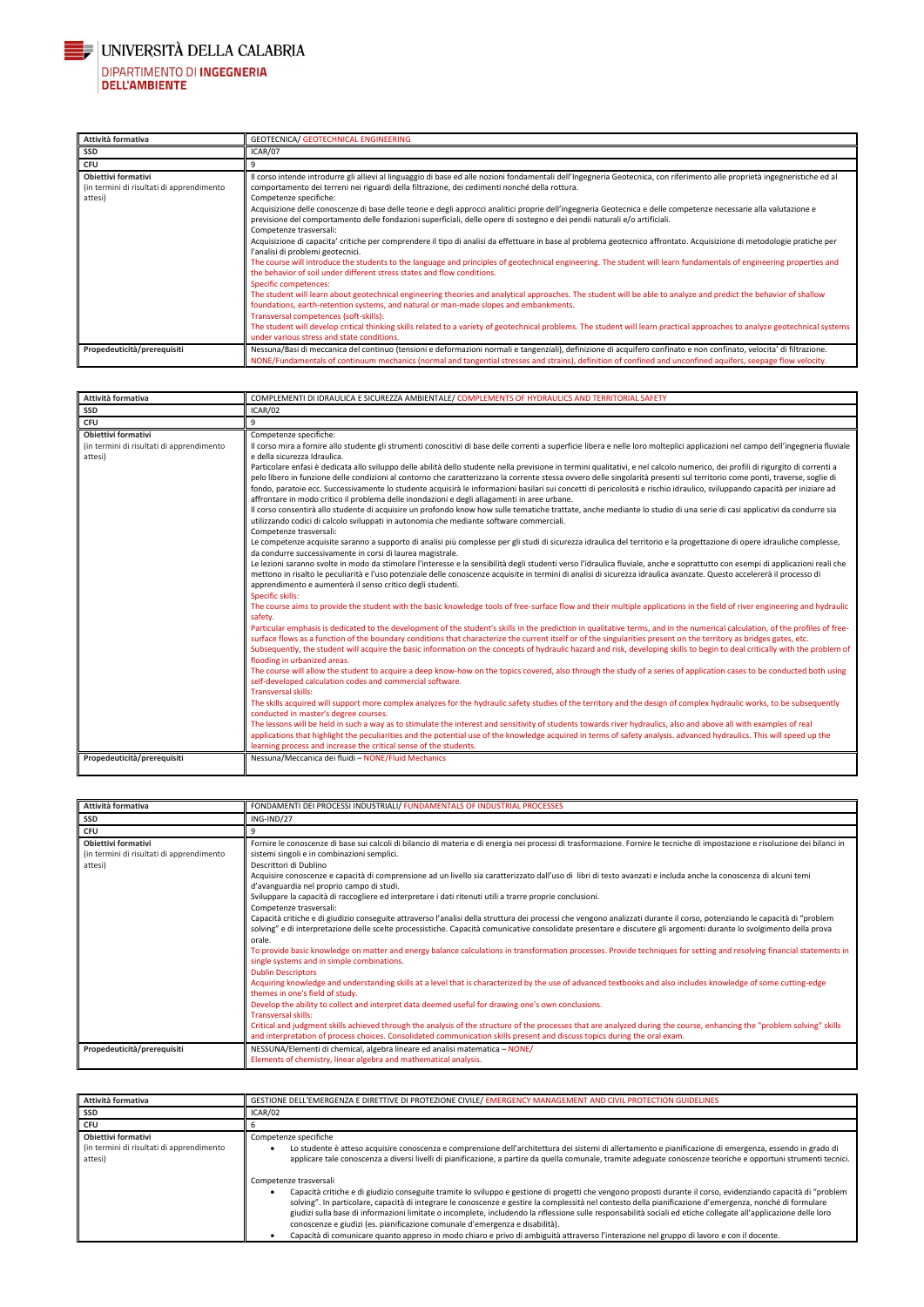

# DIPARTIMENTO DI INGEGNERIA<br>DELL'AMBIENTE

|                             | Capacità di proseguire lo studio in modo autonomo, essendo forniti strumenti teorici (lezioni) e pratici (software utilizzati durante il corso), nonché<br>riferimenti (normativa e pagine web) che rappresentano una solida ed aggiornata base per future attività di approfondimento.<br>Specific skills                                                                                                                                                                                                                                     |
|-----------------------------|------------------------------------------------------------------------------------------------------------------------------------------------------------------------------------------------------------------------------------------------------------------------------------------------------------------------------------------------------------------------------------------------------------------------------------------------------------------------------------------------------------------------------------------------|
|                             | • The student is expected to acquire knowledge and understanding of the architecture of alerting and emergency planning systems, being able to apply this knowledge<br>at different planning levels, starting from the municipal one, through adequate theoretical knowledge and appropriate tools.<br><b>Transversal skills</b>                                                                                                                                                                                                               |
|                             | • Critical and judgment skills achieved through the development and management of projects that are proposed during the course, highlighting "problem-solving" skills.<br>In particular, the ability to integrate knowledge and manage complexity in the context of emergency planning, as well as to make judgments based on limited or<br>incomplete information, including impact on social and ethical responsibilities related to the application of their knowledge and judgments (e.g. municipal emergency<br>and disability planning). |
|                             | . Ability to communicate what has been learned clearly and unambiguously through interaction in the working group and with the teacher.<br>• Ability to continue the study independently, being provided with theoretical (lectures) and practical (software used during the course) tools, as well as references<br>(legislation and web pages) which represent a solid and updated basis for future in-depth activities.                                                                                                                     |
| Propedeuticità/prerequisiti | LABORATORIO DI STRUMENTI PER LA PROGETTAZIONE/Nozioni minime di Sistemi Informativi Territoriali e di Idraulica - LABORATORY OF PLANNING TOOLS/Basic<br>knowledge of Geographic Information Systems and Hydraulics                                                                                                                                                                                                                                                                                                                             |

| Attività formativa                                                                 | TECNOLOGIE PER LA SOSTENIBILITA' AMBIENTALE/TECHNOLOGIES FOR ENVIRONMENTAL SUSTAINABILITY                                                                                                                                                                                                                                                                                                                                                                                                                                                                                                                                                                                                                                                                                                                                                                                                                                                                                                                                                                                                                                                                                                                                                                                                                                                                                                                                                                                                                                                                                                                                                                                                                                                                                                                                                                                                                                                                                                                                                                                                                                                 |
|------------------------------------------------------------------------------------|-------------------------------------------------------------------------------------------------------------------------------------------------------------------------------------------------------------------------------------------------------------------------------------------------------------------------------------------------------------------------------------------------------------------------------------------------------------------------------------------------------------------------------------------------------------------------------------------------------------------------------------------------------------------------------------------------------------------------------------------------------------------------------------------------------------------------------------------------------------------------------------------------------------------------------------------------------------------------------------------------------------------------------------------------------------------------------------------------------------------------------------------------------------------------------------------------------------------------------------------------------------------------------------------------------------------------------------------------------------------------------------------------------------------------------------------------------------------------------------------------------------------------------------------------------------------------------------------------------------------------------------------------------------------------------------------------------------------------------------------------------------------------------------------------------------------------------------------------------------------------------------------------------------------------------------------------------------------------------------------------------------------------------------------------------------------------------------------------------------------------------------------|
| <b>SSD</b>                                                                         | CHIM/07                                                                                                                                                                                                                                                                                                                                                                                                                                                                                                                                                                                                                                                                                                                                                                                                                                                                                                                                                                                                                                                                                                                                                                                                                                                                                                                                                                                                                                                                                                                                                                                                                                                                                                                                                                                                                                                                                                                                                                                                                                                                                                                                   |
| <b>CFU</b>                                                                         | 6                                                                                                                                                                                                                                                                                                                                                                                                                                                                                                                                                                                                                                                                                                                                                                                                                                                                                                                                                                                                                                                                                                                                                                                                                                                                                                                                                                                                                                                                                                                                                                                                                                                                                                                                                                                                                                                                                                                                                                                                                                                                                                                                         |
| <b>Obiettivi formativi</b><br>(in termini di risultati di apprendimento<br>attesi) | Competenze specifiche<br>· Competenze teoriche e operative dei processi di separazione a membrana con riferimento alla purificazione di correnti liquide e gassose secondo i principi di Zero<br>Liquid Discharge e Intensificazione di Processo;<br>• competenze teoriche e operative dei processi integrati di recupero e valorizzazione dei materiali di scarto secondo i principi della Economia Circolare;<br>• comprensione dei fondamenti chimici dei processi a membrana per la produzione di energia coerentemente con la strategia di transizione energetica e<br>decarbonizzazione dell'economia;<br>· abilità applicative con riferimento al dimensionamento di massima dei sistemi a membrana.<br>2. Competenze trasversali<br>• Competenze di problem-solving: abilità nella risoluzione di problemi applicando il metodo scientifico;<br>· competenze bibliografiche: autonomia nella ricerca di informazioni dalla letteratura scientifica;<br>• competenze comunicative: capacità di sintesi delle informazioni provenienti da diverse fonti, adozione di un linguaggio chiaro e scientificamente appropriato.<br>•Theoretical and operational skills on membrane separation, with application to the purification of liquid and gaseous streams according to the principles of Zero Liquid<br>Discharge and Process Intensification;<br>• theoretical and operational skills on integrated processes for the recovery of raw materials and the valorization of wastes coherently to the principles of the Circular<br>Economy;<br>• understanding of the chemical fundamentals of membrane processes for energy production, in line with the strategy of energy transition and decarbonization of the<br>economy;<br>• application skills on the basic design of membrane systems.<br>. Problem-solving skills: ability to solve problems by applying the scientific method;<br>• bibliographic skills: autonomy in searching for information from scientific literature;<br>• communication skills: ability to resume information from different sources, adoption of a clear and scientifically appropriate language. |
| Propedeuticità/prerequisiti                                                        | NESSUNA / Principi dell'equilibrio chimico - NONE/ Principles of chemical equilibrium                                                                                                                                                                                                                                                                                                                                                                                                                                                                                                                                                                                                                                                                                                                                                                                                                                                                                                                                                                                                                                                                                                                                                                                                                                                                                                                                                                                                                                                                                                                                                                                                                                                                                                                                                                                                                                                                                                                                                                                                                                                     |

| Attività formativa                                                                 | INGEGNERIA SANITARIA AMBIENTALE/ENVIRONMENTAL SANITARY ENGINEERING                                                                                                                                                                                                                                                                                                                                                                                                                                                                                                                                                                                                                                                                                                                                                                                                                                                                                                                                                                                                                                                                                                         |
|------------------------------------------------------------------------------------|----------------------------------------------------------------------------------------------------------------------------------------------------------------------------------------------------------------------------------------------------------------------------------------------------------------------------------------------------------------------------------------------------------------------------------------------------------------------------------------------------------------------------------------------------------------------------------------------------------------------------------------------------------------------------------------------------------------------------------------------------------------------------------------------------------------------------------------------------------------------------------------------------------------------------------------------------------------------------------------------------------------------------------------------------------------------------------------------------------------------------------------------------------------------------|
| <b>SSD</b>                                                                         | ICAR/03                                                                                                                                                                                                                                                                                                                                                                                                                                                                                                                                                                                                                                                                                                                                                                                                                                                                                                                                                                                                                                                                                                                                                                    |
| <b>CFU</b>                                                                         |                                                                                                                                                                                                                                                                                                                                                                                                                                                                                                                                                                                                                                                                                                                                                                                                                                                                                                                                                                                                                                                                                                                                                                            |
| <b>Obiettivi formativi</b><br>(in termini di risultati di apprendimento<br>attesi) | Competenze specifiche<br>Comprensione e conoscenza dei principi teorici ed applicativi dei processi per il trattamento delle acque naturali e reflue.<br>Al termine del corso gli studenti saranno in grado di affrontare le fasi procedurali per il dimensionamento di impianti di trattamento delle acque.<br>Competenze trasversali<br>Capacità critiche di giudizio per la risoluzione di problemi ambientali, conseguite attraverso l'analisi di esempi applicativi e la partecipazione ad attività collettive di<br>apprendimento.<br>Capacità di comunicare e trasmettere le conoscenze, acquisite attraverso attività di confronto periodiche sugli argomenti trattati.<br><b>Specific Skills</b><br>Understanding and knowledge of the theoretical and applicative principles for the treatment of natural and waste water.<br>At the end of the course, the students will be able to deal with the procedures for the design of water treatment plants.<br><b>Transversal skills</b><br>Critical judgment skills for the resolution of environmental problems, achieved through the analysis applicative examples and the participation in collegial activities. |
|                                                                                    | Ability to communicate and transmit knowledge, achieved through periodic comparison activities on the course's topics.                                                                                                                                                                                                                                                                                                                                                                                                                                                                                                                                                                                                                                                                                                                                                                                                                                                                                                                                                                                                                                                     |
| Propedeuticità/prerequisiti                                                        | NESSUNA / Elementi di base di chimica ed idraulica - NONE/Basic elements of chemical and hydraulics                                                                                                                                                                                                                                                                                                                                                                                                                                                                                                                                                                                                                                                                                                                                                                                                                                                                                                                                                                                                                                                                        |

| Attività formativa                                                                 | TELERILEVAMENTO TERRESTRE E AEREO UAV/ SATELLITE REMOTE SENSING                                                                                                                                                                                                                                                                                                                                                                                                                                                                                                                                                                                                                                                                                                                                             |
|------------------------------------------------------------------------------------|-------------------------------------------------------------------------------------------------------------------------------------------------------------------------------------------------------------------------------------------------------------------------------------------------------------------------------------------------------------------------------------------------------------------------------------------------------------------------------------------------------------------------------------------------------------------------------------------------------------------------------------------------------------------------------------------------------------------------------------------------------------------------------------------------------------|
| <b>SSD</b>                                                                         | GEO/11                                                                                                                                                                                                                                                                                                                                                                                                                                                                                                                                                                                                                                                                                                                                                                                                      |
| <b>CFU</b>                                                                         |                                                                                                                                                                                                                                                                                                                                                                                                                                                                                                                                                                                                                                                                                                                                                                                                             |
| <b>Obiettivi formativi</b><br>(in termini di risultati di apprendimento<br>attesi) | Lo studente è atteso acquisire una consapevolezza fisica e pratica su tematiche di indagine al suolo e da satellite, essendo in particolare in grado di elaborare un dato<br>georadar ed un'immagine satellitare. Lo studente è infine atteso acquisire capacità di esporre le cose che sa ma anche e soprattutto circostanziare le domande sulle<br>cose che non sa, in modo da essere in grado di perseguire autonomamente approfondimenti ulteriori, teorici ma anche e soprattutto pratici.<br>The students will be introduced into the techiques of geophysical investigation of the subsoil, looking for buried discontinuities and into. Remote sensing techniques,<br>above all optical in the IR and visible frequency range with some prompt to the active remote sensing in the microwave range. |
| Propedeuticità/prerequisiti                                                        | Matematica e fisica di base - Basic physics and mathematics                                                                                                                                                                                                                                                                                                                                                                                                                                                                                                                                                                                                                                                                                                                                                 |

| Attività formativa                                                                 | PROTEZIONE E SICUREZZA DEL TERRITORIO E DEL COSTRUITO/PROTECTION AND SECURITY OF THE TERRITORY AND THE BUILDINGS                                                                                                                                                                                                                                                                                                                                                                                                                                                                                                                                                                                                                                                                                                                                                                                                                                                                                                                                                                                                                                                                                                                                                                                                                                                                                                                                                                                                                                                                                                                                                                                                                                                                                                                                                                                                                                                                                                                                                                                                                                                                                                       |
|------------------------------------------------------------------------------------|------------------------------------------------------------------------------------------------------------------------------------------------------------------------------------------------------------------------------------------------------------------------------------------------------------------------------------------------------------------------------------------------------------------------------------------------------------------------------------------------------------------------------------------------------------------------------------------------------------------------------------------------------------------------------------------------------------------------------------------------------------------------------------------------------------------------------------------------------------------------------------------------------------------------------------------------------------------------------------------------------------------------------------------------------------------------------------------------------------------------------------------------------------------------------------------------------------------------------------------------------------------------------------------------------------------------------------------------------------------------------------------------------------------------------------------------------------------------------------------------------------------------------------------------------------------------------------------------------------------------------------------------------------------------------------------------------------------------------------------------------------------------------------------------------------------------------------------------------------------------------------------------------------------------------------------------------------------------------------------------------------------------------------------------------------------------------------------------------------------------------------------------------------------------------------------------------------------------|
| SSD                                                                                | ICAR/08                                                                                                                                                                                                                                                                                                                                                                                                                                                                                                                                                                                                                                                                                                                                                                                                                                                                                                                                                                                                                                                                                                                                                                                                                                                                                                                                                                                                                                                                                                                                                                                                                                                                                                                                                                                                                                                                                                                                                                                                                                                                                                                                                                                                                |
| <b>CFU</b>                                                                         |                                                                                                                                                                                                                                                                                                                                                                                                                                                                                                                                                                                                                                                                                                                                                                                                                                                                                                                                                                                                                                                                                                                                                                                                                                                                                                                                                                                                                                                                                                                                                                                                                                                                                                                                                                                                                                                                                                                                                                                                                                                                                                                                                                                                                        |
| <b>Obiettivi formativi</b><br>(in termini di risultati di apprendimento<br>attesi) | Competenze specifiche (descrittori di Dublino 1 e 2)<br>Descrittore 1. Conoscenza e capacità di comprensione (knowledge and understanding) Lo studente sarà introdotto alle problematiche ingegneristiche connesse alla<br>prevenzione, protezione e messa in sicurezza del territorio e degli insediamenti urbani nei confronti del rischio derivante da terremoti, frane e alluvioni (rischio sismico<br>e idro-geologico)<br>Descrittore 2. Conoscenza e capacità di comprensione applicate (applying knowledge and understanding) Lo Studente sarà introdotto ad una conoscenza di base<br>multidisciplinare integrata da un forte contenuto tecnico-ingegneristico, che gli permetterà di comprendere i principi base per pianificare, progettare, gestire sistemi e<br>situazioni complesse tipiche della protezione civile, operando in collaborazione e in sinergia con professionalità di diversa provenienza e competenza.<br>Competenze trasversali (descrittori di Dublino 3,4 e 5)<br>Descrittore 3. Autonomia di giudizio (making judgement) Ci si prefigge di rendere lo studente sufficientemente autonomo nella scelta del miglior metodo di soluzione di<br>un problema ingegneristico legato alla protezione ed alla sicurezza del territorio e del costruito, con particolare riferimento agli aspetti propri dell'Ingegneria civile ed<br>ambientale. Lo studente inoltre dovrà acquisire la sufficiente capacità di giudizio sulla valutazione della sicurezza di una struttura, sia ai fini della salvaguardia della vita<br>umana, sia ai fini del corretto ed efficiente utilizzo delle strutture.<br>Descrittore 4. Abilità comunicative (communication skills) In questo corso lo studente apprenderà i concetti ed termini base e ricorrenti del linguaggio ingegneristico,<br>raggiungendo la capacità di colloquiare, trasferendo informazioni e comprendendo quelle che gli vengono descritte da un collega tecnico.<br>Descrittore 5. Capacità di apprendere (learning skills) Lo studente avrà le basi per poter approfondire, in appositi master di secondo livello, oppure in corsi specialistici,<br>argomenti propri della protezione e sicurezza del territorio e del costruito. |
|                                                                                    | Specific skills (Dublin 1 and 2 descriptors)<br>Descriptor 1. Knowledge and understanding The student will be introduced to engineering problems related to the prevention, protection and safety of the territory                                                                                                                                                                                                                                                                                                                                                                                                                                                                                                                                                                                                                                                                                                                                                                                                                                                                                                                                                                                                                                                                                                                                                                                                                                                                                                                                                                                                                                                                                                                                                                                                                                                                                                                                                                                                                                                                                                                                                                                                     |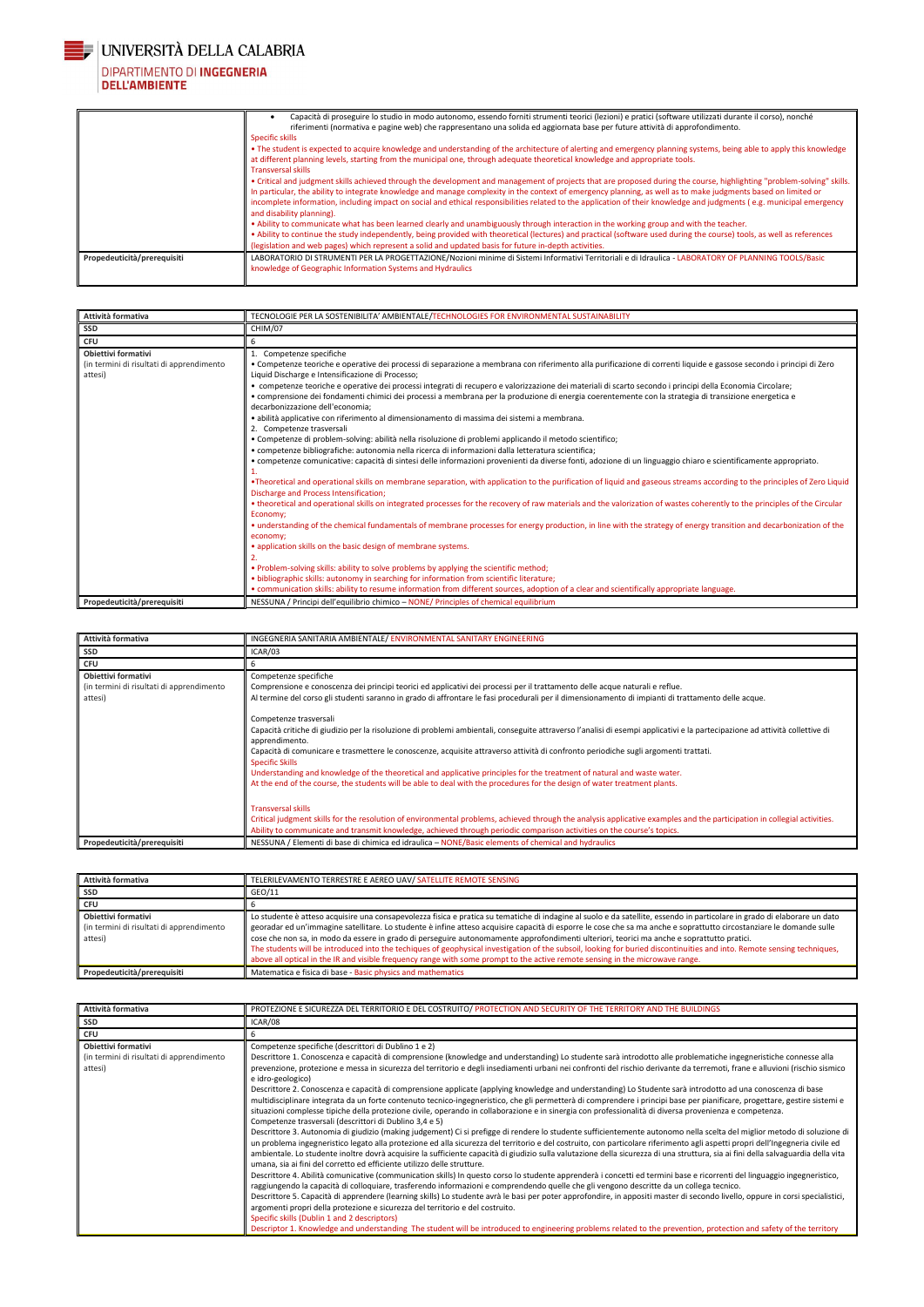

# DIPARTIMENTO DI INGEGNERIA<br>DELL'AMBIENTE

|                             | and urban settlements against the risk deriving from earthquakes, landslides and floods (seismic and hydro-geological risk)                                                                                                                                                  |
|-----------------------------|------------------------------------------------------------------------------------------------------------------------------------------------------------------------------------------------------------------------------------------------------------------------------|
|                             | Descriptor 2. Applying knowledge and understanding The student will be introduced to a multidisciplinary basic knowledge integrated by a strong technical-                                                                                                                   |
|                             | engineering content, which will allow him to understand the basic principles for planning, designing, managing complex systems and situations typical of civil                                                                                                               |
|                             | protection, operating in collaboration and in synergy with professionalism of different origin and competence.                                                                                                                                                               |
|                             | Transversal skills (Dublin descriptors 3,4 and 5)                                                                                                                                                                                                                            |
|                             | Descriptor 3. Making judgment The course aims to make the student sufficiently autonomous in choosing the best method of solving an engineering problem related                                                                                                              |
|                             | to the protection and safety of the territory and buildings, with particular reference to the aspects of civil and environmental engineering. The student will also have to                                                                                                  |
|                             | acquire sufficient judgment on the assessment of the safety of a structure, both for the purpose of safeguarding human life and for the correct and efficient use of the                                                                                                     |
|                             | structures.                                                                                                                                                                                                                                                                  |
|                             | Descriptor 4. Communication skills In this course the student will learn the basic and recurring concepts and terms of engineering language, achieving the ability to talk,<br>transferring information and understanding what is described to him by a technical colleague. |
|                             | Descriptor 5. Learning skills The student will have the bases to be able to deepen, in special second level masters, or in specialized courses, topics proper to the                                                                                                         |
|                             | protection and safety of the territory and the built environment.                                                                                                                                                                                                            |
| Propedeuticità/prerequisiti | NESSUNA/Conoscenze e competenze di base dell'ingegneria civile ed ambientale, quali Scienza delle Costruzioni, Geotecnica, Idraulica, Costruzioni idrauliche, Estimo,<br>Tecniche di rilevamento (GIS in particolare), etc.                                                  |
|                             | NONE/Basic knowledge and skills of civil and environmental engineering, such as Strength of Materials, Geotechnics, Hydraulics, Hydraulic Constructions, Estimation,<br>Geomatics techniques (GIS in particular), etc.                                                       |
|                             |                                                                                                                                                                                                                                                                              |

| Attività formativa                                                          | PRINCIPI DI GEOLOGIA APPLICATA - MUTUATO |
|-----------------------------------------------------------------------------|------------------------------------------|
| SSD                                                                         |                                          |
| <b>CFU</b>                                                                  |                                          |
| Obiettivi formativi<br>(in termini di risultati di apprendimento<br>attesi) |                                          |
| Propedeuticità/prerequisiti                                                 |                                          |

| Attività formativa                                                          | PROCESSI E TECNICHE LOW CARBON/LOW CARBON PROCESSES AND TECHNOLOGIES                                                                                                                                                                                                                                                                                                                                                                                                                                                                                                                                                                                                                                                                                                                                                                    |
|-----------------------------------------------------------------------------|-----------------------------------------------------------------------------------------------------------------------------------------------------------------------------------------------------------------------------------------------------------------------------------------------------------------------------------------------------------------------------------------------------------------------------------------------------------------------------------------------------------------------------------------------------------------------------------------------------------------------------------------------------------------------------------------------------------------------------------------------------------------------------------------------------------------------------------------|
| <b>SSD</b>                                                                  | ING-IND/27                                                                                                                                                                                                                                                                                                                                                                                                                                                                                                                                                                                                                                                                                                                                                                                                                              |
| <b>CFU</b>                                                                  |                                                                                                                                                                                                                                                                                                                                                                                                                                                                                                                                                                                                                                                                                                                                                                                                                                         |
| Obiettivi formativi<br>(in termini di risultati di apprendimento<br>attesi) | I risultati acquisiti consentiranno di avere una visione d'insieme dei principali fattori che influenzano la sostenibilità di questi processi da un punto di vista tecnico,<br>economico ed ambientale. Saranno esaminate le principali tecnologie impiantistiche per la l'utilizzo dell'anidride carbonica ed anche per la produzione dei prodotti<br>biobased e delle bioplastiche incluse le tecnologie per l'efficienza energetica.<br>The acquired results will allow to have an overview of the main factors that influence the sustainability of these processes from a technical, economic and<br>environmental point of view.<br>The main plant technologies for the use of carbon dioxide and also for the production of biobased products and bioplastics will be examined, including technologies<br>for energy efficiency. |
| Propedeuticità/prerequisiti                                                 | NESSUNA/Fondamenti di base della Chimica generale -NONE/ Basics of general chemistry                                                                                                                                                                                                                                                                                                                                                                                                                                                                                                                                                                                                                                                                                                                                                    |

| Attività formativa                                                      | MITIGAZIONE DEL RISCHIO ECOLOGICO/ ECOLOGICAL RISK MITIGATION                                                                                                                                                                                        |
|-------------------------------------------------------------------------|------------------------------------------------------------------------------------------------------------------------------------------------------------------------------------------------------------------------------------------------------|
| <b>SSD</b>                                                              | <b>BIO/07</b>                                                                                                                                                                                                                                        |
| <b>CFU</b>                                                              | 6                                                                                                                                                                                                                                                    |
| <b>Obiettivi formativi</b><br>(in termini di risultati di apprendimento | Competenze specifiche:<br>Selezione di indicatori per la progettazione di analisi di impatto e pianificazione di interventi. Valutazione integrata delle potenzialità funzionali degli ecosistemi in un                                              |
| attesi)                                                                 | dato territorio e del loro contributo all'economia locale. Applicazione di metodi di contabilità ambientale.                                                                                                                                         |
|                                                                         | Comprensione dei principali servizi ecosistemici che regolano gli equilibri a livello globale. Applicazione dell'Indice di Funzionalità Fluviale.<br>Competenze trasversali:                                                                         |
|                                                                         | Analisi critica della pianificazione territoriale e capacità di visione multidisciplinare delle potenzialità legate alle risorse naturali, all'ambientamento di progetti, con<br>attenzione alle ricadute economiche degli interventi.               |
|                                                                         | Capacità critica e discernimento nell'ideazione di soluzioni win-win nell'ottica dello sviluppo sostenibile.                                                                                                                                         |
|                                                                         | Attitudine alla collaborazione con esperti di altre discipline coinvolti nella gestione del territorio. Propensione al lavoro di gruppo. Interpretazione del ruolo funzionale<br>di strutture del territorio osservate in campo.                     |
|                                                                         | Specific skills:                                                                                                                                                                                                                                     |
|                                                                         | Selection of impact assessment criteria in planning. Integrated assessment of functional ecosystem properties and of their contribution to the local economy.<br>Implementation of environmental accounting.                                         |
|                                                                         | Environmental engineering design for the restoration and maintenance of ecosystem functionality. Implementation of the Fluvial Functionality Index.<br>Horizontal skills:                                                                            |
|                                                                         | Critical assessment of landuse planning and achievement of a multidisciplinary vision encompassing the potential of natural assets, the specific environmental<br>context, and the economic impact of interventions.                                 |
|                                                                         | Critical appraisal broad vision in the design of win-win sustainable development solutions.                                                                                                                                                          |
|                                                                         | Ability to interact with experts belonging to different disciplines involved in environmental management. Open attitude and ability to interact during group work.<br>Interpretation of the role of landscape structures observed during field work. |
| Propedeuticità/prerequisiti                                             | NESSUNA/Conoscenze di base di chimica inorganica e/o chimica ambientale, fondamenti di termodinamica, nozioni di base su cicli biogeochimici (C, O, N), conoscenze<br>di base sull'effetto serra e sui cambiamenti climatici                         |
|                                                                         | NONE/Background in inorganic and/or environmental chemistry, fundamental thermodynamics, knowledge of key biogeochemical cyles (C,O,N), greenhouse effect<br>and climate change                                                                      |

| Attività formativa | E PREVENZIONE ANTINCENDIO/ FIRE SAFETY AND PREVENTION |
|--------------------|-------------------------------------------------------|
| SSD                | ICAR/02                                               |

| <b>CFU</b>                                           |                                                                                                                                                                                                                                                             |
|------------------------------------------------------|-------------------------------------------------------------------------------------------------------------------------------------------------------------------------------------------------------------------------------------------------------------|
| Obiettivi formativi                                  | Competenze specifiche                                                                                                                                                                                                                                       |
| (in termini di risultati di apprendimento<br>attesi) | Lo studente è atteso acquisire conoscenza e comprensione dell'architettura dei sistemi di sicurezza e prevenzione antincendio in ambito ambientale, civile<br>ed industriale.                                                                               |
|                                                      | Competenze trasversali                                                                                                                                                                                                                                      |
|                                                      | Capacità critiche e di giudizio conseguite tramite lo sviluppo e gestione di progetti che vengono proposti durante il corso, evidenziando capacità di<br>"problem solving", nonché di formulare giudizi sulla base di informazioni limitate o incomplete.   |
|                                                      | Capacità di comunicare quanto appreso in modo chiaro e privo di ambiguità attraverso l'interazione nel gruppo di lavoro e con il docente.                                                                                                                   |
|                                                      | Capacità di proseguire lo studio in modo autonomo, essendo forniti strumenti teorici (lezioni) e pratici (software), nonché riferimenti (normativa e pagine<br>web) che rappresentano una solida ed aggiornata base per future attività di approfondimento. |
|                                                      | Specific skills                                                                                                                                                                                                                                             |
|                                                      | • The student is expected to acquire knowledge and understanding of fire safety and prevention systems in natural/civil and industrial contexts.<br><b>Transversal skills</b>                                                                               |
|                                                      | • Critical and judgment skills achieved through the development and management of projects that are proposed during the course, highlighting "problem-solving"<br>skills, as well as to make judgments based on limited or incomplete information.          |
|                                                      | . Ability to communicate what has been learned clearly and unambiguously through interaction in the working group and with the teacher.                                                                                                                     |
|                                                      | . Ability to continue the study independently, being provided with theoretical (lectures) and practical (software) tools, as well as references (legislation and web                                                                                        |
|                                                      | pages) which represent a solid and updated basis for future in-depth activities.                                                                                                                                                                            |
| Propedeuticità/prerequisiti                          | NESSUNA/NESSUNO-None/None                                                                                                                                                                                                                                   |